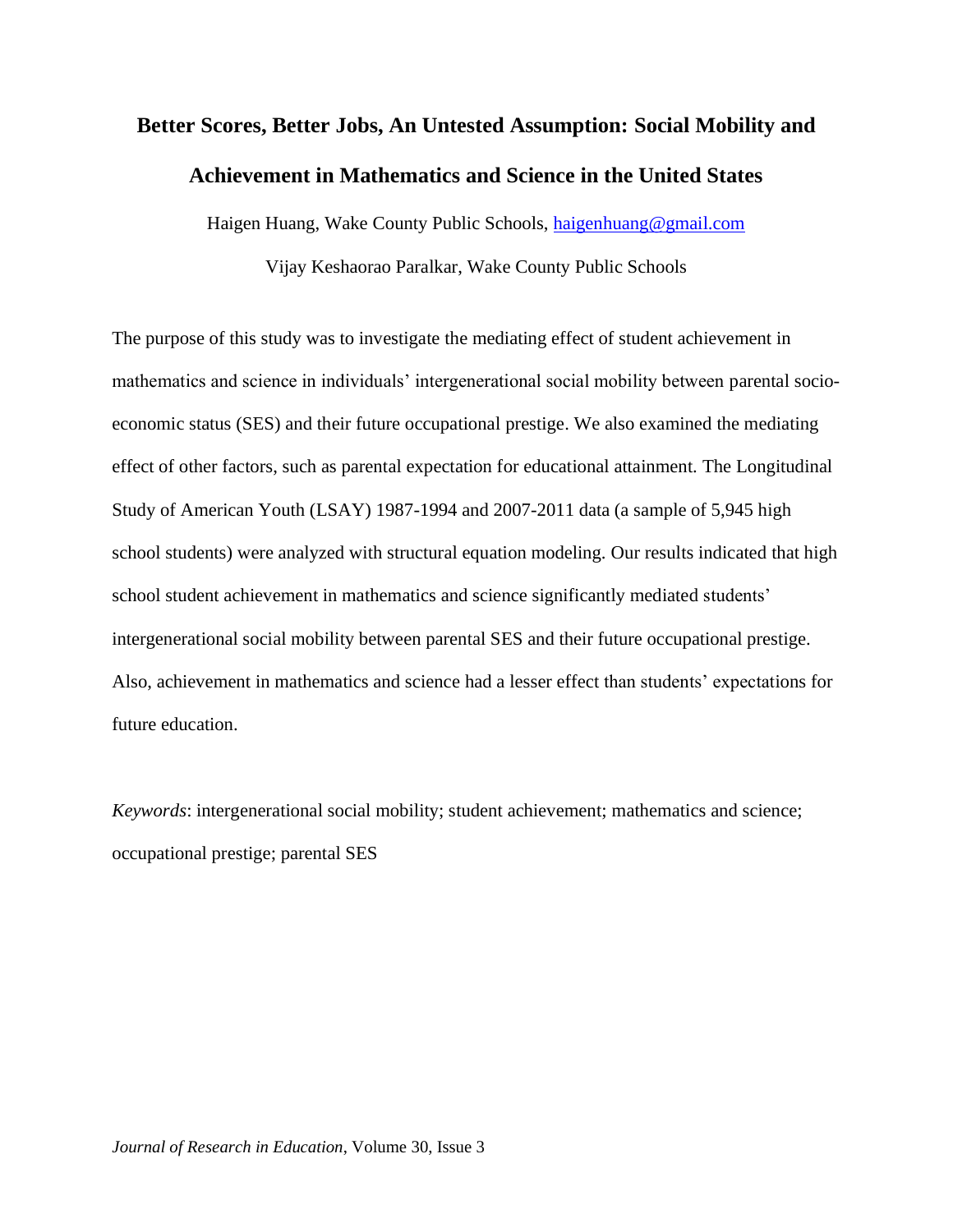In the context of both education policy and research there have been long-lasting discussions on how to improve student achievement, especially achievement in STEM subjects such as mathematics and science (National Research Council, 2012; Gonzalez & Kuenzi, 2012). Nevertheless, there is little empirical research regarding what improved student achievement would amount to intergenerational occupational mobility. Below we briefly review the policy context of student achievement and existing research on the topic; we will then discuss what this study aims to accomplish and introduce the guiding research questions.

In educational policy, student achievement is both a key indicator of school improvement and a high-stakes objective of educational agencies and individual educators. As part of the accountability movement, public schools were required to demonstrate adequate yearly progress (AYP) largely determined by "student achievement standards" (No Child Left Behind Act of 2001, NCLB). Title I schools might even face state takeover, reconstitution, or reopening as a charter school, among other possible consequences, after failing to meet AYP for five consecutive years. Correspondingly, the federal government has invested a great deal of funding and resources toward improving student achievement since the passage of NCLB in 2001. For instance, the school improvement grant directed \$506 million to state education agencies across the nation in 2014 and continues with a similar amount of funding in 2015 and 2016 (U.S. Department of Education, 2015). With such a push for student achievement many states began to evaluate teachers (e.g., in Colorado, Florida, and Ohio) and principals (e.g., in Wisconsin) by how well their students achieve with value-added models (Gabriel & Lester, 2013).

In educational research, student achievement gained traction and became the center of attention. Since the 1960s researchers have devoted decades of effort to establish how and to what extent principal leadership (e.g., Hallinger et al., 1996; Hallinger & Heck, 2010; Sebastian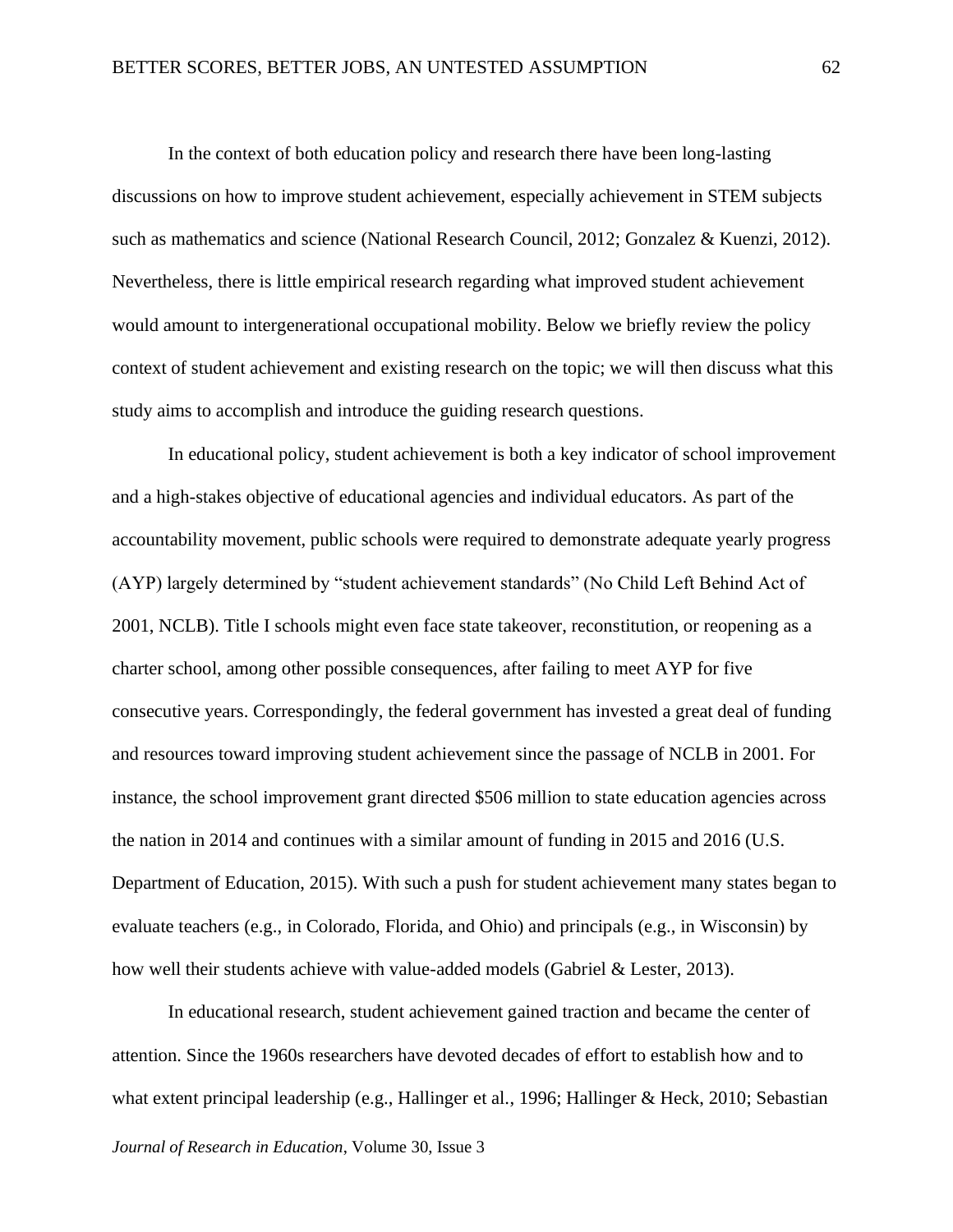& Allensworth, 2012; Sebastian et al., 2016; Shen et al., 2020), teacher quality (e.g., Darling-Hammond, 2000; Wayne & Youngs, 2003; Borman & Kimball, 2005; Hanushek, 2011), teaching (e.g., Baker et al., 2002; Lowther et al., 2003; Kane, Taylor et al., 2011; Gentrup et al., 2020), school safety (e.g., Akiba et al., 2002; Chen, 2007; Milam et al., 2010), and parental involvement (e.g., Hong & Ho, 2005; Lee & Bowen, 2006; Jeynes, 2010; Šimunović & Babarović, 2020; Wang & Sheikh‐Khalil, 2014; Zhang et al., 2020) are related to student achievement.

Considering the perceived importance of student achievement to research and policy, what do we know about its contribution to American society? Of course, the multifaceted nature of student achievement could lead to endless discussions in various academic fields. Among other things, from a sociological stance, does student achievement contribute to social mobility in occupation? One fundamental assumption is that higher achievement would lead to better opportunities for education, thus a better future occupation for students (Goldthorpe, 2014). Given the pivotal role of this assumption, we should expect it to be on solid ground and supported by empirical research. Without this support it might as well be wishful thinking, rooted in the belief that children deserve equal opportunities and that educational policies should keep these opportunities open to our children no matter who they are by gender, race, and socioeconomic background.

Family socioeconomic status (SES) reflects a family's position in the social and economic hierarchy and the resources, prestige, and privileges that derive from this position (Hauser & Warren, 1997). Although a long trajectory of research (e.g., Coleman et al., 1966; So & Chan, 1984; Caldas & Bankston, 1999; Sirin, 2005; Chudgar & Luschei, 2009; Reardon et al., 2015; Xie, Fang, & Shauman, 2015; Kizilay, Yamak, & Kavak, 2019; Skopek & Passaretta,

*Journal of Research in Education*, Volume 30, Issue 3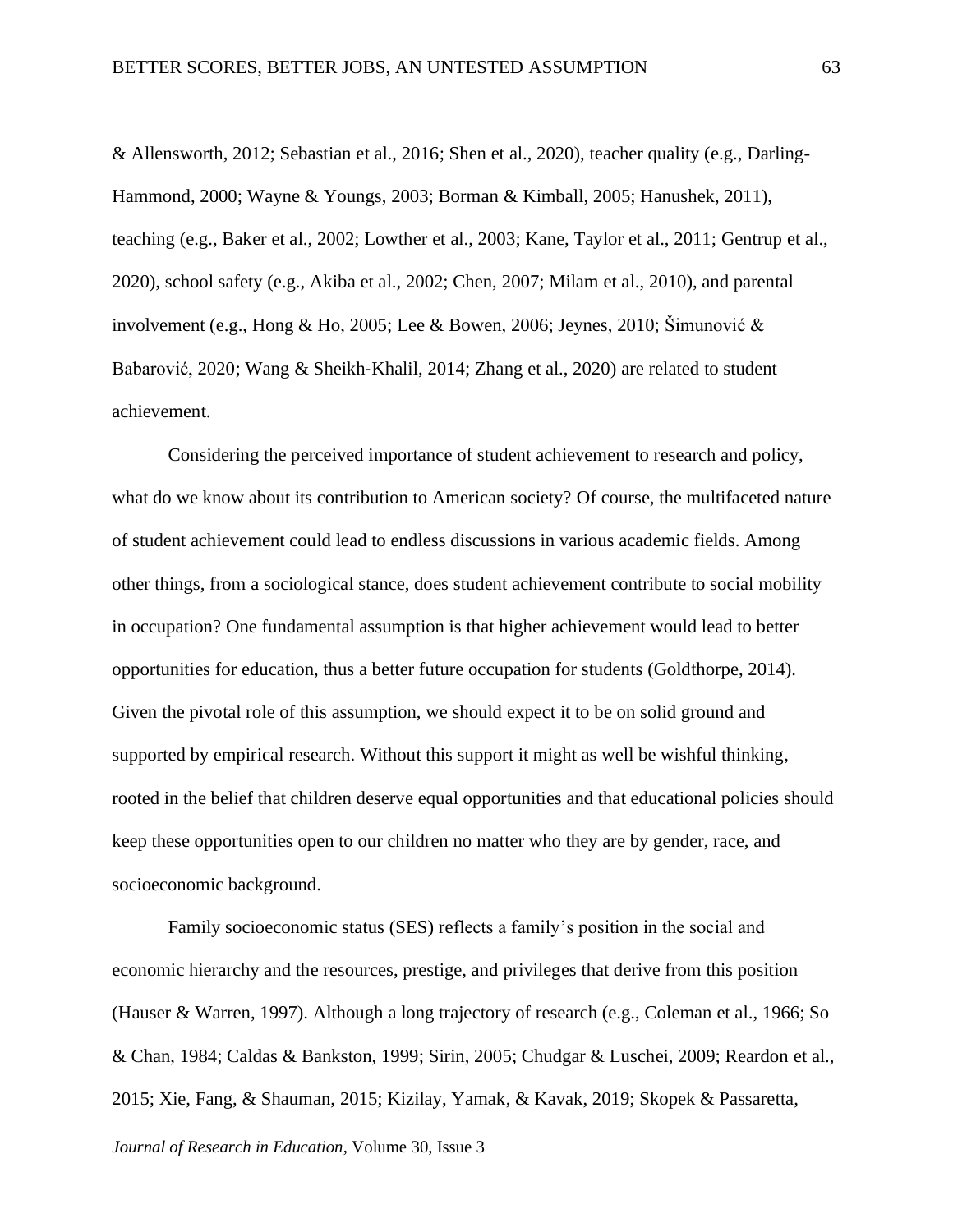2021) consistently showed a strong relationship between parental socioeconomic status (SES) and children's achievement in PK-12 education, we know little about how this relationship translates into these children's future occupational prestige. While the relationship between SES and achievement is not going to change once individuals enter the workplace, an examination of how it impacts their later lives might reveal how SES and achievement together act as agency for intergenerational occupational mobility. Much research (e.g., Duncan & Hodge, 1963; Elder Jr., 1969; Neelsen, 1975; Guest et al., 1989; Jackson et al., 2005; Beller & Hout, 2006; Torche, 2011; Cheng & Furnham, 2012) indicated that educational attainment significantly influences social mobility measured by occupational prestige. Yet where does student achievement fit in the process of intergenerational social mobility? Existing research has not revealed how PK-12 student achievement links parental SES, students' future educational attainment, and occupational prestige.

The purpose of this study is to connect the missing links by addressing how achievement in mathematics and science mediates the relationship between parents' SES and their children's educational attainment and occupation. In so doing, we will be able to show how much impact students' achievement has on their occupational prestige using two national representative samples of the Longitudinal Study of American Youth (LSAY). We focus on achievement in mathematics and science because STEM education has been an essential component of many federal and state-level educational initiatives. Mathematics and science are among the core STEM subjects. We address two research questions:

1) To what extent does student achievement in mathematics and science mediate individuals' intergenerational social mobility between their parents' SES and their future occupational prestige?

*Journal of Research in Education*, Volume 30, Issue 3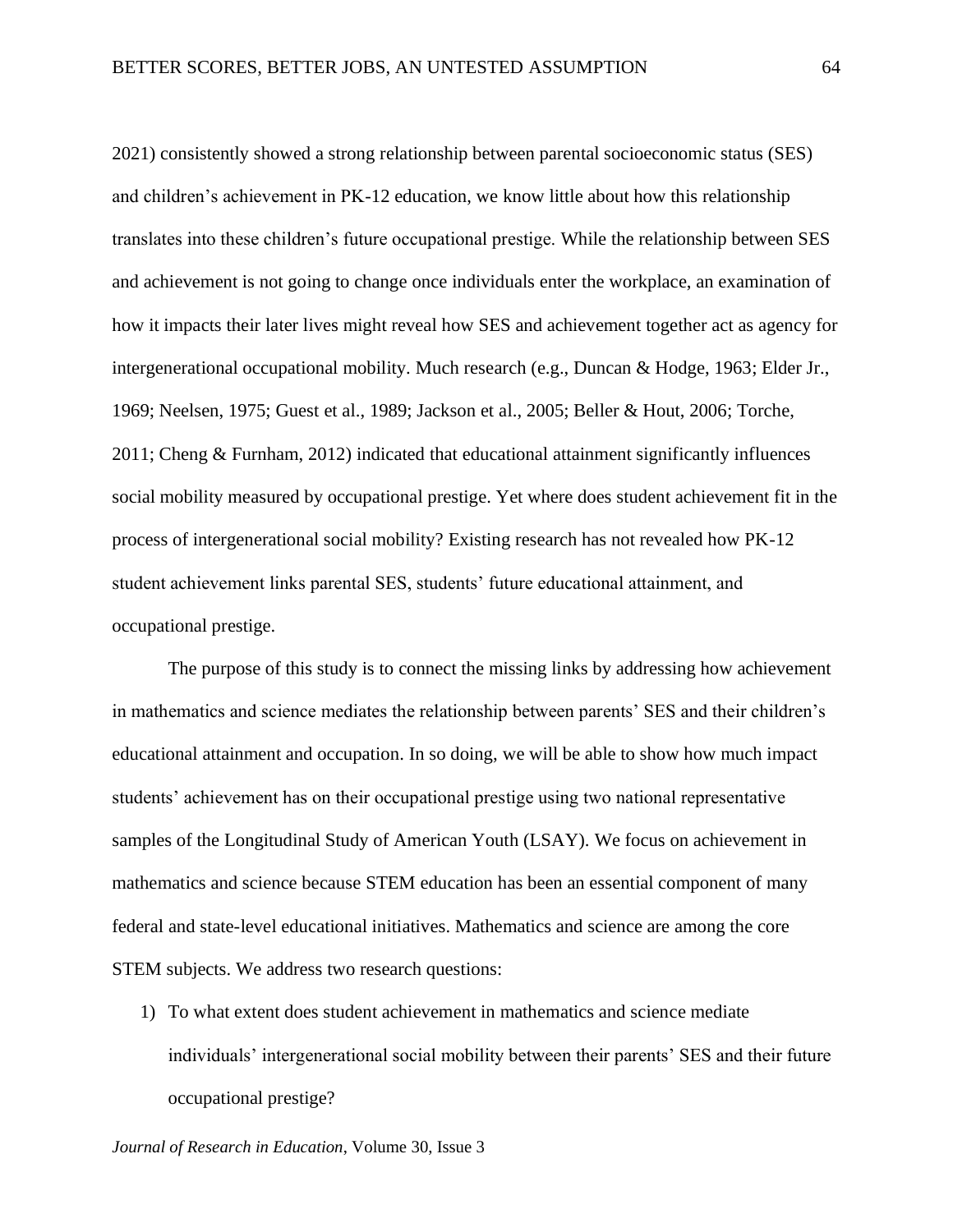2) How does the mediating effect<sup>1</sup> of student achievement in mathematics and science compare with other factors, such as the parental expectation for educational attainment?

#### **Literature Review**

"Social mobility from one generation to the next is the difference between a person's current income, wealth, or occupation and that of the family that raised him/her" (Beller & Hout, 2006, p. 20). Thus, research on social mobility generally covers "educational mobility, occupational mobility, wage mobility, family income mobility, and wealth mobility" (Beller & Hout, 2006, p. 21). We begin this literature review with a brief discussion of general social mobility research. To proceed, we pay particular attention to research specifically on occupational mobility because our study focuses on this one aspect. What we already know from existing empirical studies is that education is a significant determinant of occupational mobility (e.g., Elder, 1968; McClendon, 1976; Haveman & Smeeding, 2006). However, existing research does not address how much student achievement in mathematics and science, as an essential aspect of education, contributes to occupational mobility in American society amid the accountability movement.

#### **Social mobility**

Social mobility research examines how individuals move across social strata in their lifetimes and across generations. In an ideal meritocratic society, or "perfectly mobile society," individuals' social status would not be determined by their parents (Prais, 1955); while in an immobile society, individuals' social status would depend only on their parents' social class. American society could be somewhere in-between, according to a large body of social mobility

<sup>&</sup>lt;sup>1</sup> In this article, effect has the same meaning as association between two variables; we do not intend to use the word "effect" as economists do.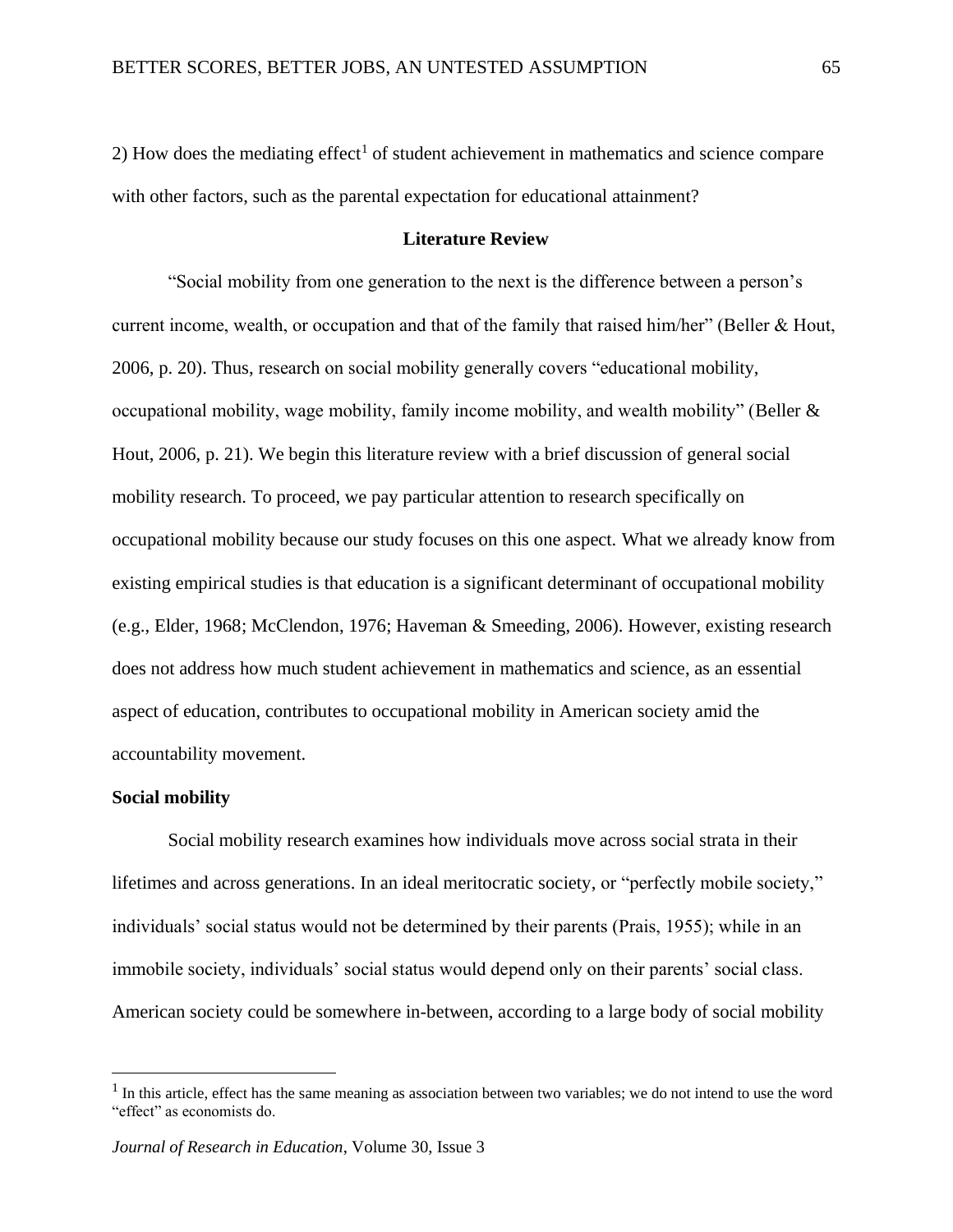research (e.g., Jackson & Crockett, 1964; Kerckhoff, 1995; Hauser et al., 2000; Torche, 2011; Long & Ferrie, 2013). For example, Long and Ferrie's (2013) analysis of large-scale census data showed that 71.4% of sons of a white-collar father obtained a white-collar profession, while only 35.1% of sons of unskilled fathers were able to become white-collar from the 1940s to the 1970s (p. 1119).

More recently, Chetty et al. (2014) and Chetty et al. (2018) have contributed new knowledge to our understanding of intergenerational mobility. However, much of their work focuses on the effects of income and other factors such as geography, race, and neighborhood on intergenerational mobility, not the effects of education, which is our focus in this study. Their approach is that at the most general level, studies of intergenerational mobility seek to measure the degree to which children's social and economic opportunities depend on their parents' income or social status. Because opportunities are difficult to measure, virtually all empirical studies of mobility measure the extent to which children's income (or occupation) depends on their parents' income (or occupation). For instance, when Chetty et al. (2014) estimated the intergenerational elasticity of income (IGE) by regressing log child income on log parent income, they found that this canonical log-log specification yields unstable estimates of mobility because the relationship between log child income and log parent income is nonlinear and the estimates are sensitive to the treatment of children with zero or very small incomes. However, Chetty et al. (2014, 2018) did not study student achievement in mathematics and science as factors in intergenerational mobility, which is our focus in this study.

In the stratified American society (Grusky, 2014) and its occupational structure (Blau  $\&$ Duncan, 1967), how do individuals move from one social stratum to another? Multiple factors, such as parental wealth and social status (Kerckhoff et al., 1985), marriage (Elder, 1969), and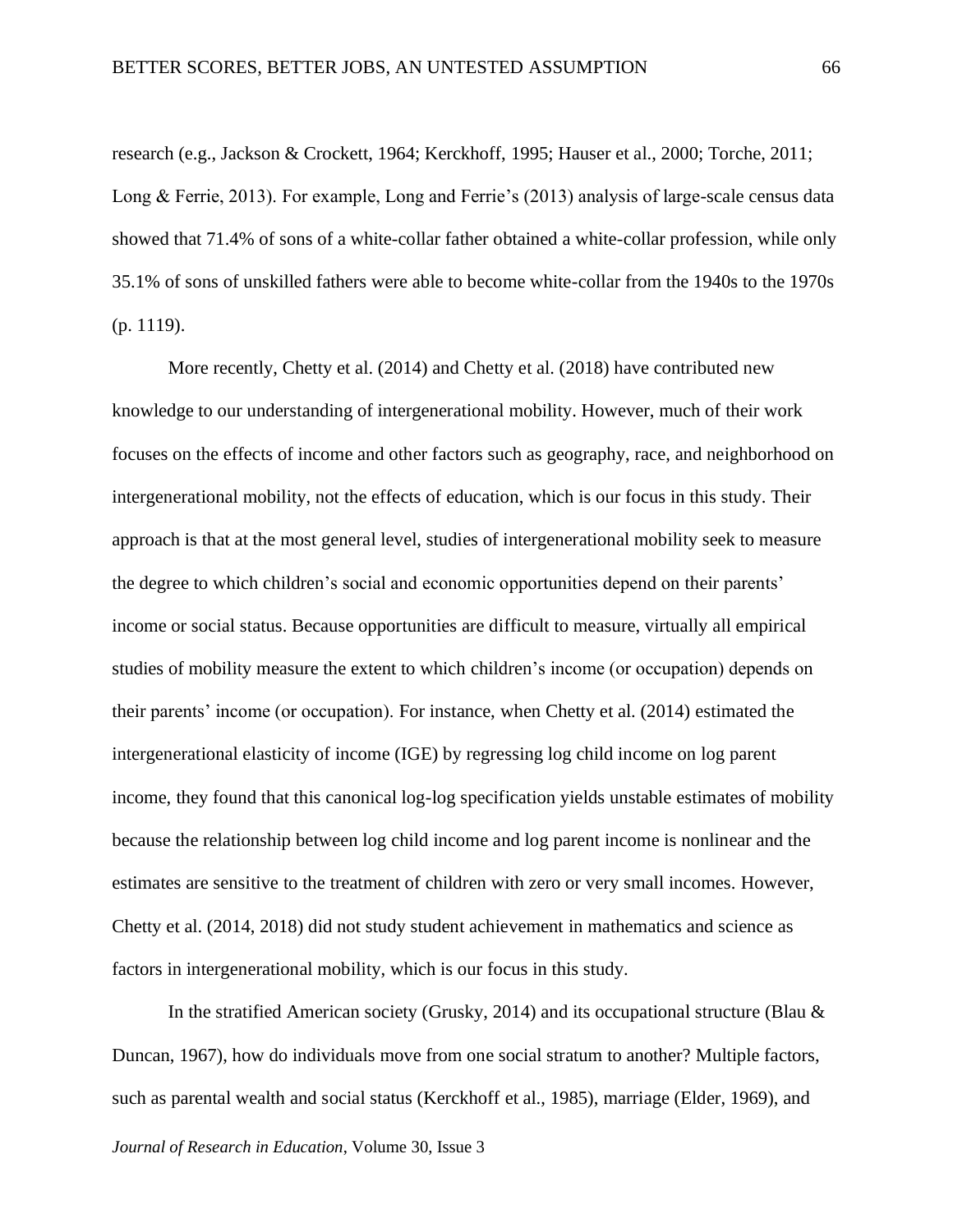education (e.g., Blau & Duncan, 1967; Haveman & Smeeding, 2006; Torche, 2011) could significantly shape the paths of social mobility. Researchers in sociology and educational research consistently showed that education played a determining role in individuals' social mobility (Duncan & Hodge, 1963; Breiger, 1981; Hauser et al., 2000). It is beyond the scope of this study to discuss how education fosters all types of social mobility or how different forms of social mobility are related to education. Here our review focuses on the relationship between occupational mobility and education.

## **Occupational mobility and the role of education**

As mentioned above, education plays an important role in channeling individuals through varied forms of social mobility. Certainly, education would also be related to intergenerational occupational mobility. In fact, education purposefully prepares individuals for their future career. Over time, numerous studies have suggested that higher educational attainment significantly associates with better occupations or higher occupational prestige (e.g., Duncan & Hodge, 1963; Blau & Duncan, 1967; McClendon, 1976; Hauser et al., 2000; Xie & Goyette, 2003; Deary et al., 2005; Black & Devereux, 2011). For example, Hauser et al.'s (2000) analysis of the Wisconsin Longitudinal Study indicated that educational attainment had the largest effect on occupational prestige: One additional year of education was related to an increase of occupational prestige by 3.52 for men and 2.53 for women (p. 63). (The mean of the occupational prestige measure was 51.6 with a standard deviation of 24.7.)

Compared to the rich research literature on educational attainment and occupational status, only a limited number of empirical studies (Blau & Duncan, 1967; Alexander et al., 1975; Deary, 2005) investigated specifically what practices in education facilitated or hindered intergenerational occupational mobility. Blau and Duncan (1967), Alexander et al. (1975), and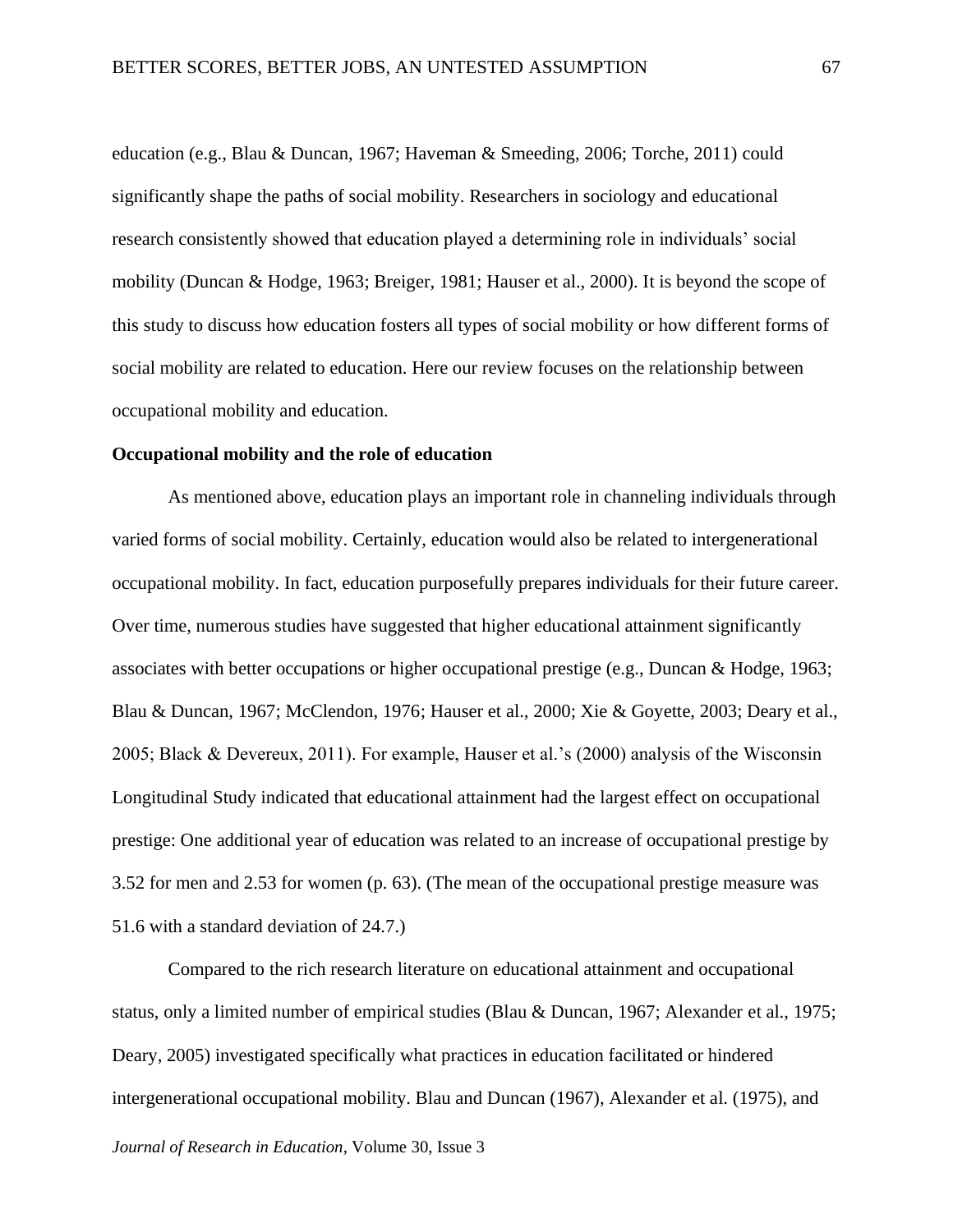Deary et al. (2005) are exceptional in unpacking the black box of education. One of their major findings is that intelligence quotient (IQ) and expectation were mediating factors between parental SES and children's occupational prestige. However, they do not offer practical implications for current educational policy for two reasons. First, recent educational reforms and policies largely focus on improving student achievement, especially achievement in mathematics and science, rather than IQ. Second, and related to the first reason, in American schools we measure student performance by achievement in various subjects instead of IQ. Although achievement is not the only standard that determines an individual student's educational attainment, students are expected to maintain a certain level of achievement to graduate. IQ could be correlated with achievement, but higher IQ does not necessarily mean higher achievement (Evans, 1990; Duckworth & Seligman, 2005). Our paper is built upon previous research, but this is the first study to evaluate the social impact of student mathematics and science achievement and its role in education in relation to occupational mobility.

#### **Conceptual Framework**

Our conceptualization is informed by two competing theories: functionalism and social reproduction. Functionalists' view of society dates back to early sociologists such as Émile Durkheim and Talcott Parsons. Their premise is "social order rests on consensual values which define collective goals that are in the general interest. In order to encourage those who are best able to realize these goals it is necessary to offer unequal rewards" (Marshall, 2009, p. 269). Social inequality is justified because stratification and inequality "ensure" the most talented individuals perform the "most important duties" (Davis & Moore, 1945). Functionalists assume that education will identify these talented individuals and provide necessary training without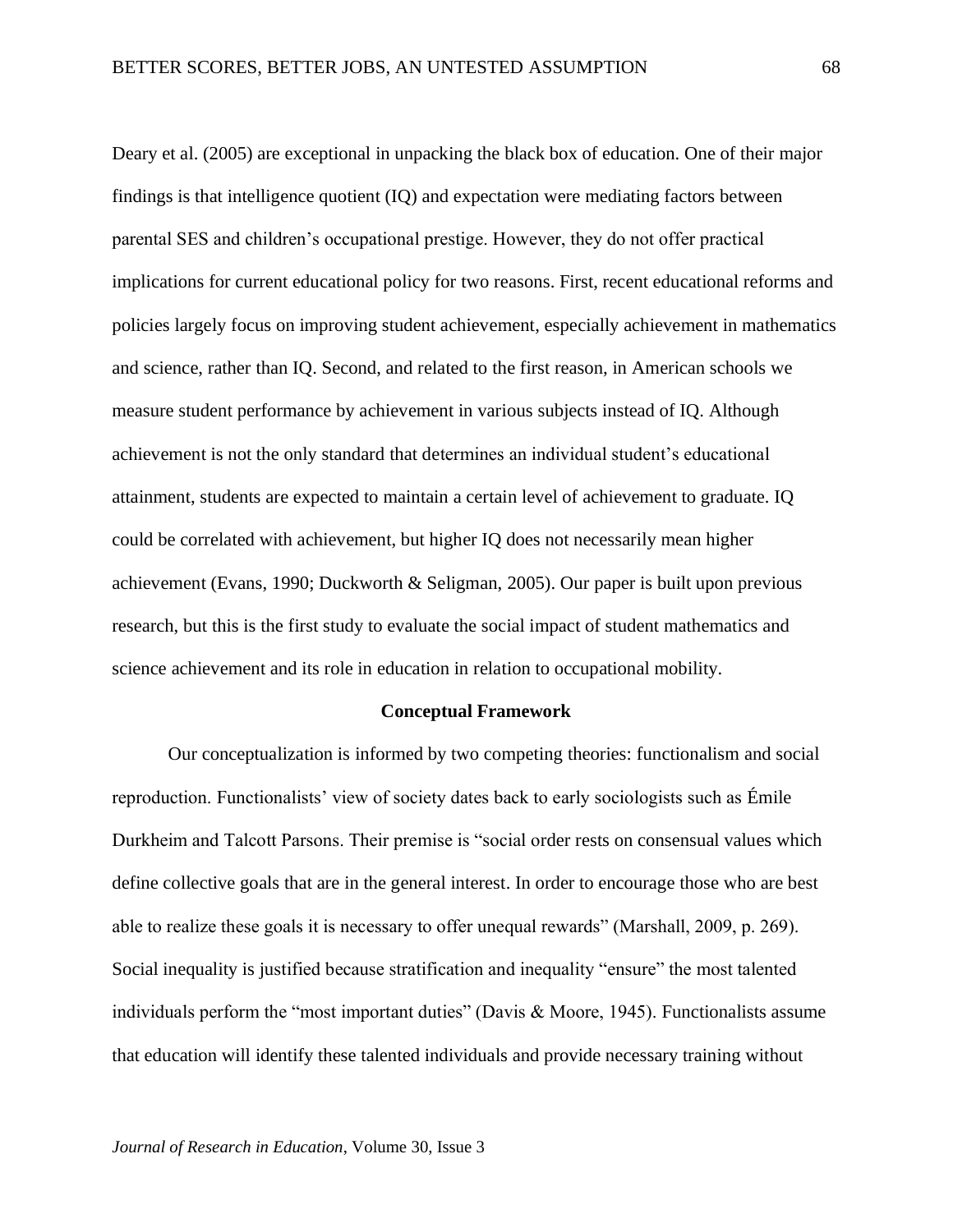considering how social origin constrains and even denies certain groups of people access to adequate education for performing important duties.

Social reproduction theorists, however, take a critical stance toward the transmission of inequalities from one generation to the next. They criticize existing social practices that maintain and transmit inequalities with schools and educational institutions facilitating the process (Bourdieu, 1973; Aschaffenburg & Maas, 1997; Freire, 2000; Apple, 2004). Through different forms of capital (Bourdieu, 1973, 1986) and hidden curriculum (Apple & King, 1977; Giroux & Penna, 1979), education produces and reproduces the extant race, class, and gender hierarchies (Margolis, 2001).

Despite the differences in approaching how societies operate, the commonality between the two theories is that both functionalists and social reproductionists consider education a crucial instrument, whether it serves to put the most talented in appropriate positions or to reproduce inequalities. Upon understanding education and social mobility, as shown in Figure 1, functionalists would suggest that education is most essential to determining an individual's social destination (ED), while the links between social origin and education (OE) and between social origin and destination (OD) are not significant (Goldthorpe, 2014). In contrast, social reproductionists would argue that both OE and OD are significant because education ensures children will have similar social status as their parents.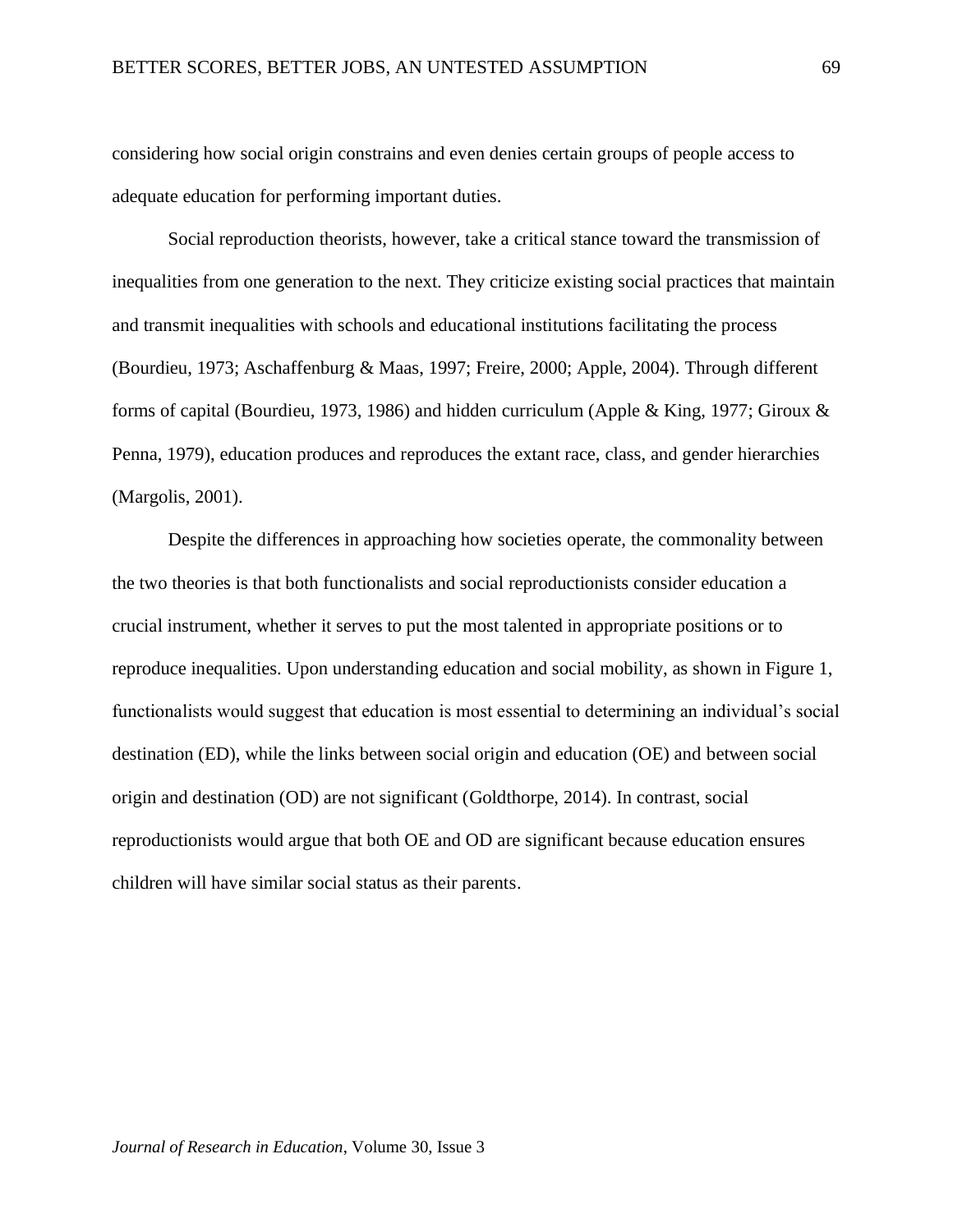## **Figure 1**



*Social Origin, Education, and Social Destination*

*Note*.

Figure 1 is adapted from Goldthorpe (2014).

In our conceptual model, we use parental SES as a proxy for social origin, and occupational prestige (labeled as participants' occupation) for social destination (see Figure 2). Instead of presuming either a functionalist or reproductionist view, we specify multiple pathways both from parental SES to participants' education and from education to occupational prestige. If education truly works as functionalists perceive, only the relationship between participants' achievement, education, and occupational prestige will be significant. If education acts as a mechanism for social reproduction, participants' occupational prestige would be mostly determined by parental SES through their influence on their children's achievement and education. To answer the research questions, two models test functionalism and social reproduction theories: One model holds parental expectation and participants' expectation as mediating measures between parental SES and student achievement, and the other places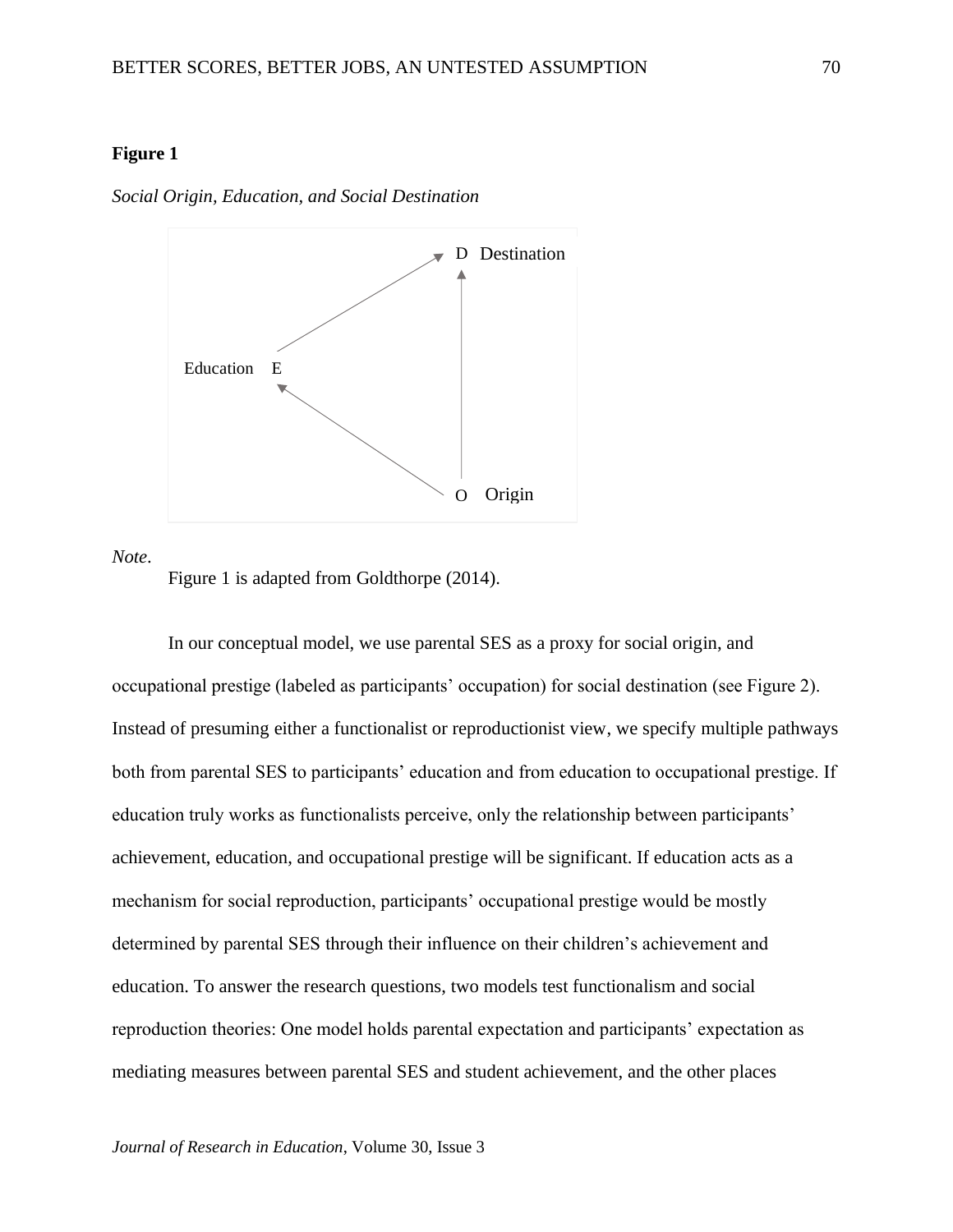parental and participants' expectation as parallel measures with student achievement in mathematics and science (see Figures 3 and 4).

Our assumption was that the results of this study would support a reproductionist view, perceiving academic achievement as a component of education that facilitates the mechanism of social reproduction. However, neither of the models we specify exclude the possibility of the results supporting a functionalist perspective, that education is most essential to determining students' social destination (occupational prestige), no matter what their social origin (SES) is. To support such a functionalist theoretical stance, achievement should be shown not to be associated with social origin but strongly associated with participants' education.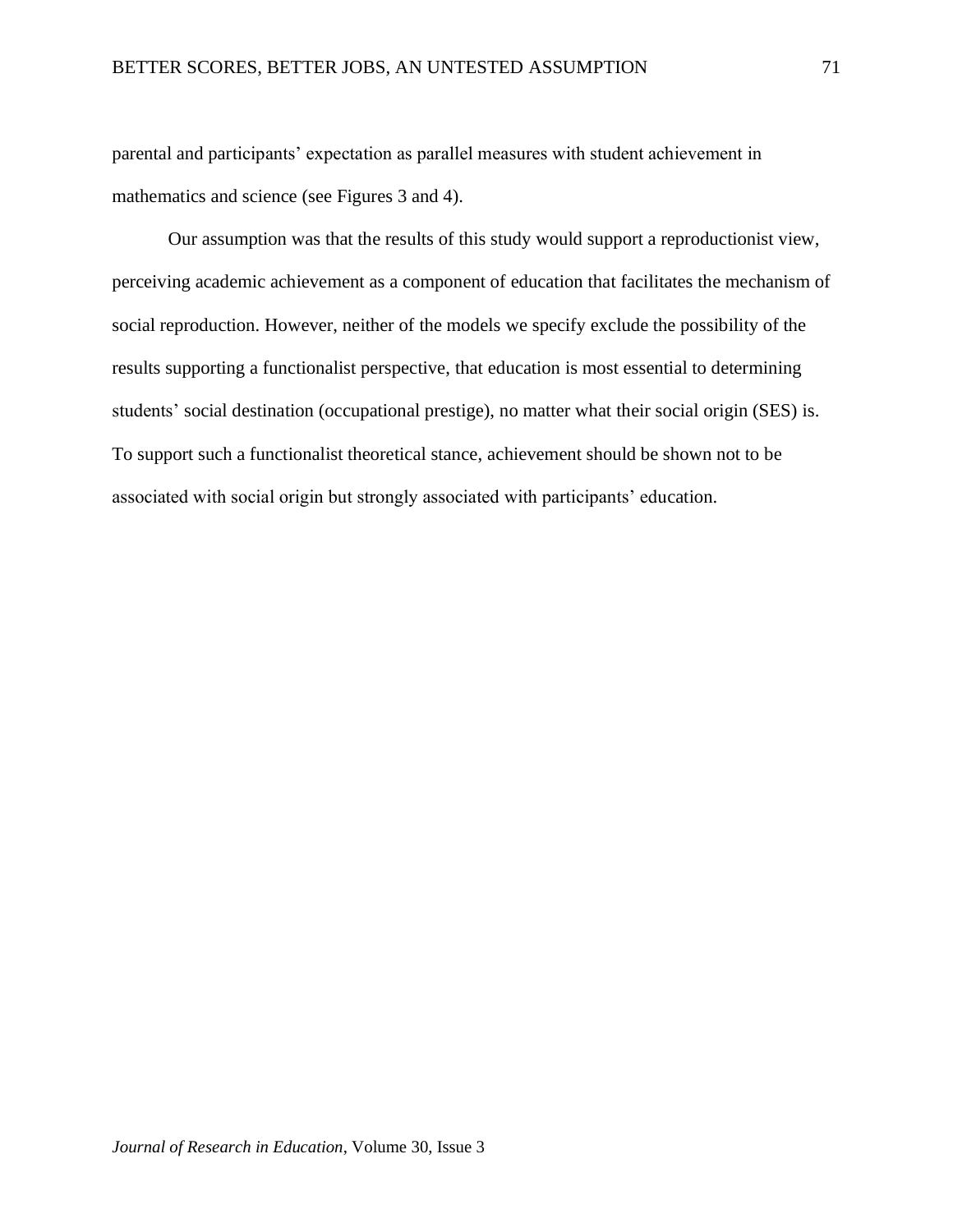## **Figure 2**

*Statistical Model, Social Mobility and Student Achievement in Mathematics and Science*



#### *Note*.

STU OCU=Participants' Occupation; OCU07 to OCU11=Participants' Occupation in Year 2007, 2009, 2010, and 2011; STU EDU=Participants' Education; MAT10 to MAT12=Math Achievement in Grades 10, 11, and 12; SCI10 to SCI12=Science Achievement in Grades 10, 11, and 12; STU EXP=Participants' Expectation for Education; PAR EXP=Parents' Expectations for Participants' Education; PAR SES=Parental Socioeconomic Status; MEDU=Mother's Education; FEDU=Father's Education; PEDU=Parents' Highest Education; MOCU=Mother's Occupation; FOCU=Father's Occupation; POCU=Parents' Highest Occupation.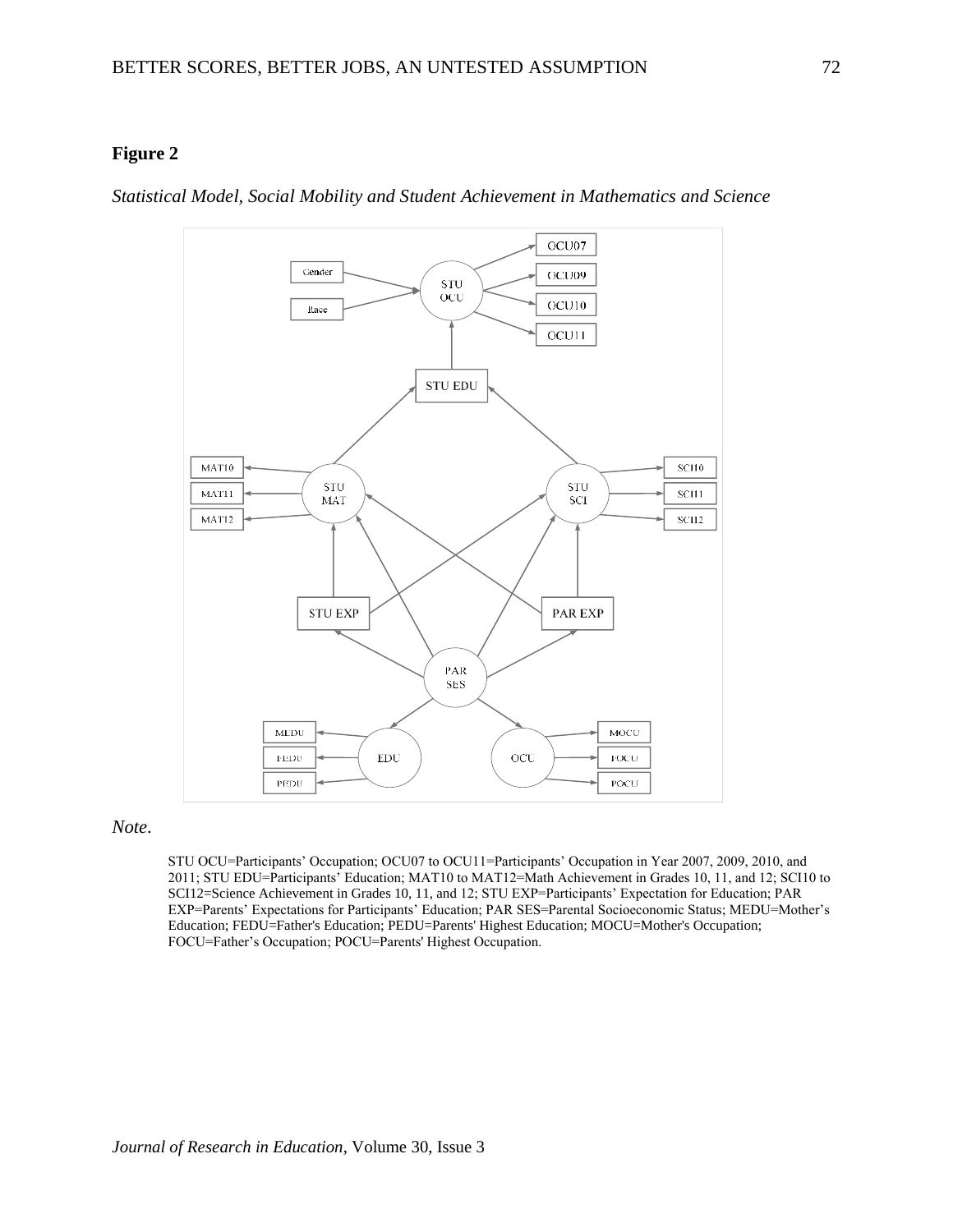#### **Method**

#### **Data**

We use the Longitudinal Study of American Youth (LSAY) 1987-1994 and 2007-2011 data to address the research questions. The LSAY was funded by the National Science Foundation in 1985 and 2006 respectively. One major purpose of the survey was to investigate students' perceptions of mathematics and science, and their interests in science, technology, engineering, and mathematics (STEM) fields for their future careers (Miller, 2014). Started in 1987, the LSAY selected two national representative samples: 2,829 in the first cohort and 3,116 in the second cohort. A two-stage stratified sampling procedure was used to select each sample. In the first stage, the LSAY drew approximately 50 schools from across the United States based on school location (rural/urban/suburban) and region (Northeast/North Central/Southwest/West). In the second stage, 60 student participants were randomly selected within each school (Miller, 2014, pp. 6-9). The two-stage stratified random sampling ensured the samples were not biased toward representing any particular group of participants.

From 1987 through 1994, a total of 5,945 participants and their parents provided information about student high school achievement, gender, race, expectation for educational attainment, parental education level, and expectation for their children. Beginning in 2007, four follow-up surveys collected data on completion of education, college experience, occupation, and other metrics. The most recent survey was completed in 2011. The LSAY used multiple ways to track the original participants including online tracking, mailing, contacting relatives, and phone calls (Miller, 2016). Because of the follow-up with these participants, we are able to link their high school achievement in the late 1980s and early 1990s with their later educational attainment and occupational prestige in the 21st century. The response rate for the follow-up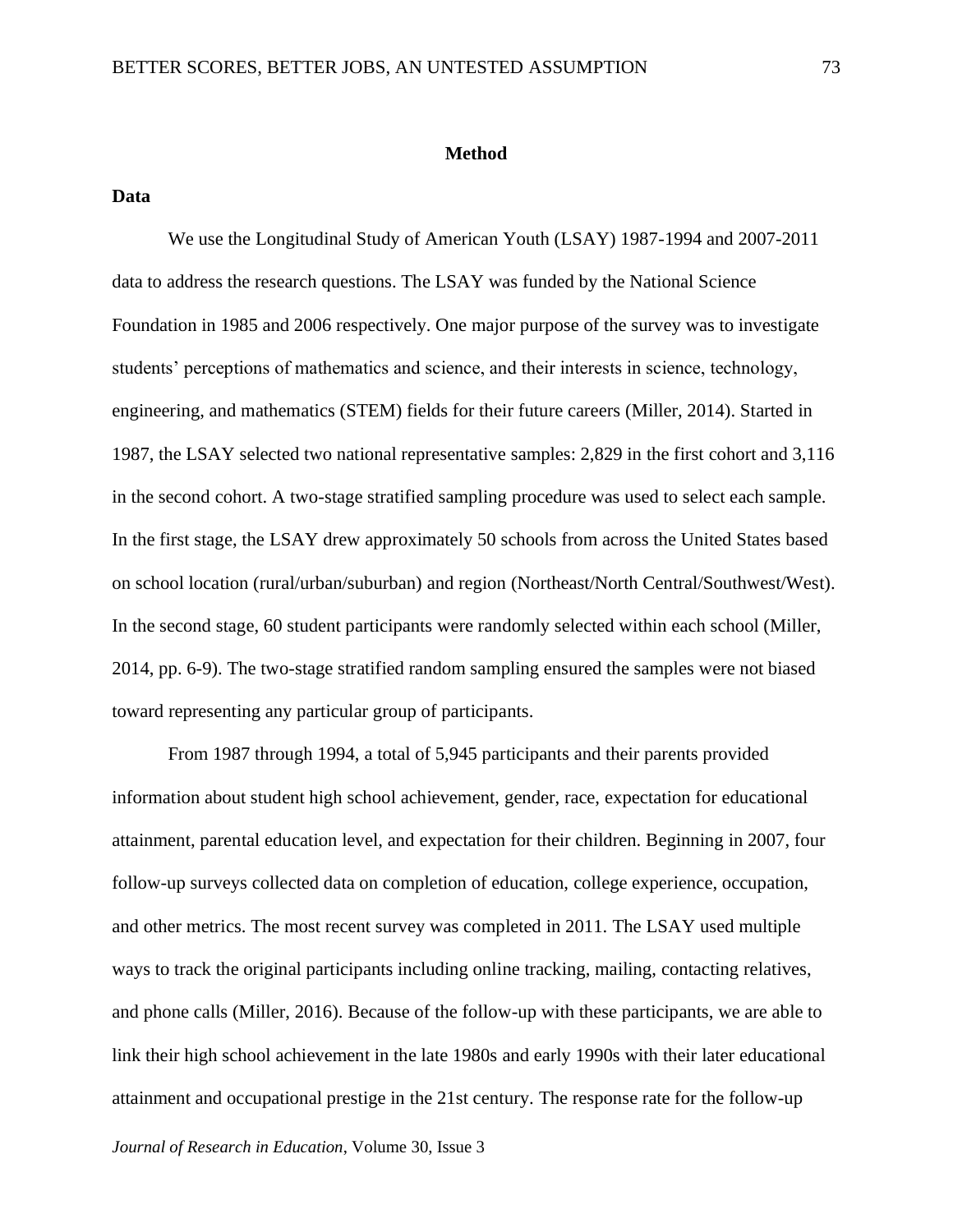surveys conducted in 2007, 2008, 2009, and 2011 was 53.83% (3,200 among the two cohorts of 5,945 students). The response rate for the surveys conducted between 1987 and 1994 is shown in Appendix A2.

## **Measures**

The measures we used include participants' gender, race, occupational prestige, educational attainment, high school achievement in mathematics and science, educational expectation in high school, parental educational expectations for the participants, parental education, and parental occupational prestige. Parental SES is a latent factor based on parental education and occupational prestige. We use participants' occupational prestige score in 2007, 2009, 2010, and 2011 for the latent variable participants' occupation ("STU OCU" in Figures 3 and 4). Although there is no agreed upon scholarly definition of SES, it would be ideal to measure parental SES with three components, i.e., parental education, occupational prestige, and income (Sirin, 2005). However, the LSAY did not collect parental income data. It should be noted that not having parental income included as a component of SES is a limitation of this study, however parental income and occupational prestige do overlap. Our focus is to examine the extent to which achievement in mathematics and science mediates the relationship between parental SES and the participants' (their children's) occupational prestige. The two achievement variables are students' test results from taking the mathematics and science assessments developed by the LSAY team. The details of the assessment format and questions could be found in the LSAY users' guide titled "Longitudinal study of American youth, 1987-1994, 2007-2011" (Miller, 2014). Appendix A shows the Cronbach Alpha regarding the latent variables and their corresponding variables.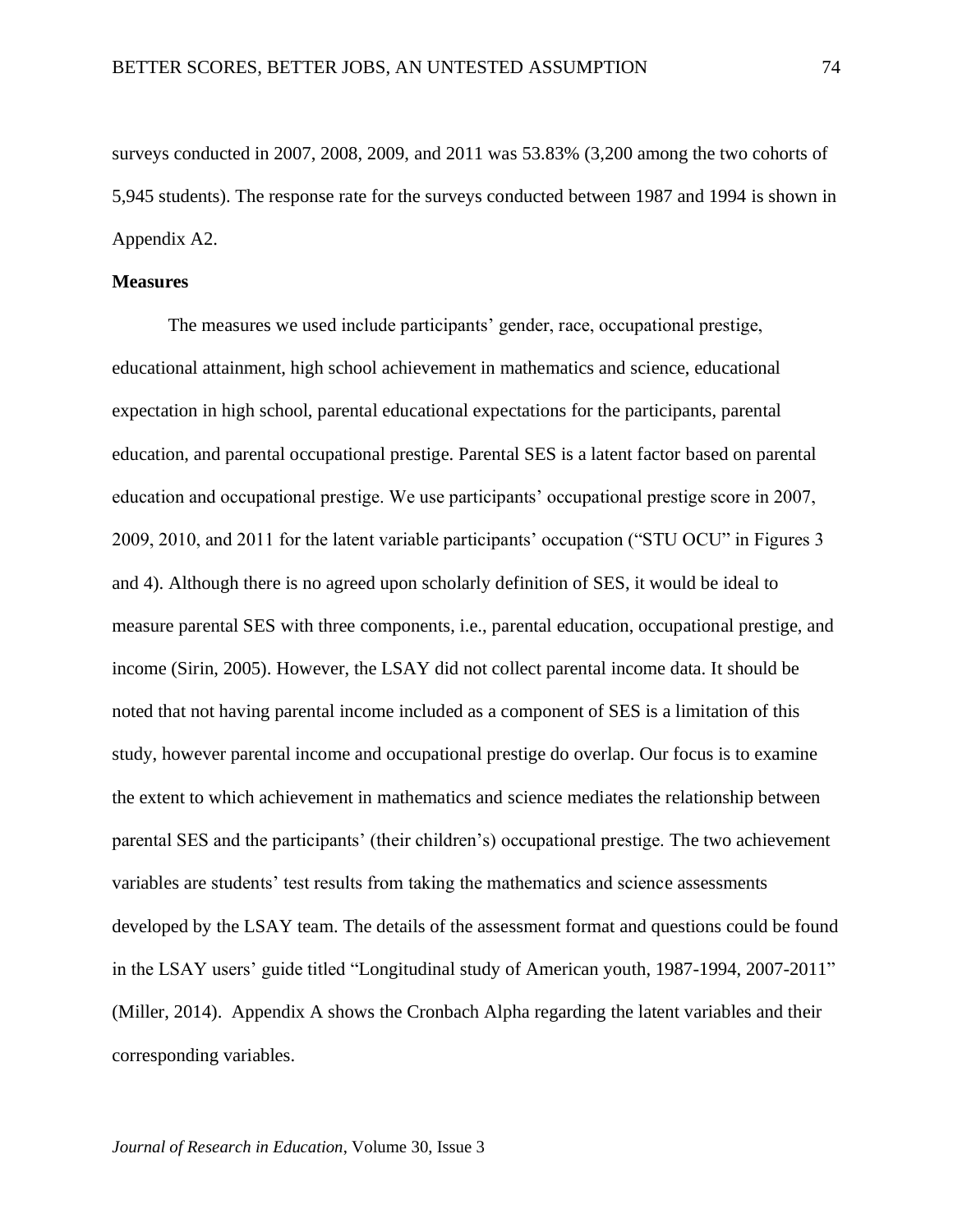Tables 1 and 2 provide detailed descriptive statistics and description of each variable. Slightly more than half of the participants are women (51%); the racial composition includes 3% Asian, 11% Black, 9% Hispanic, 1% Native American, and 69% White. Participants' or parental occupational prestige score (ranging from 9 to 82) is based on the 1970 Occupational Classification by the U.S. Census Bureau (National Opinion Research Center, 2017). Yearly averages of occupational prestige scores were between 46 and 48. Participants' own expectation (for future education while they were in high school) were valued from 1 (high school) to 6 (doctoral degree) with an average of 3.76, while parental expectation is a Likert scale taking a value from 0 (low) to 4 (high) with a mean of 1.98. Participants' educational attainment was valued from 1 (less than high school) to 9 (doctoral or professional degree) with an average of 4.55.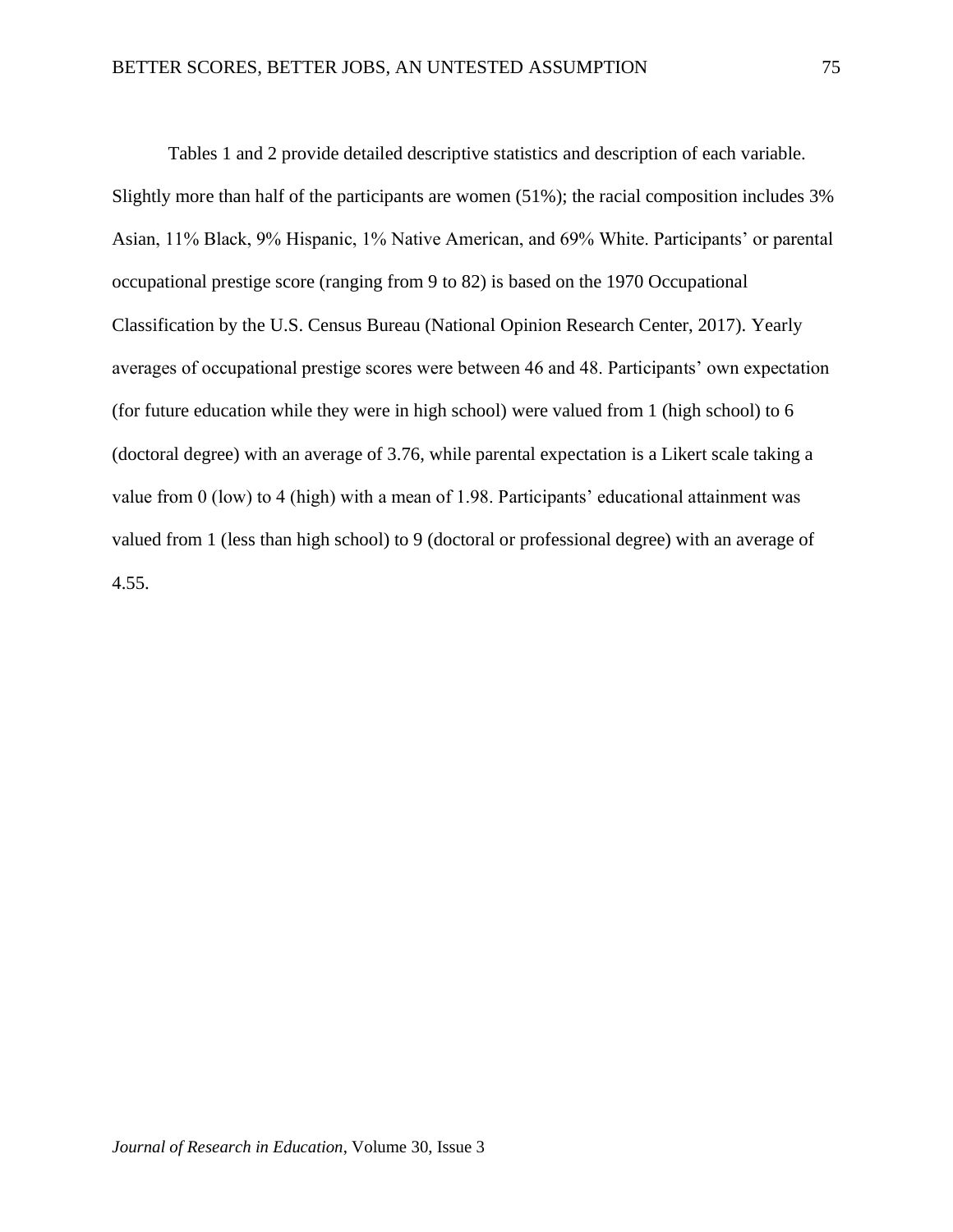## **Table 1**

## *Variable List, Social Mobility and Student Achievement in Mathematics and Science*

| Variable Name                      | Name in<br>the Model | $\boldsymbol{n}$ | М            | <b>SD</b> | Description                                                                                                                                                                                                                                                                           |
|------------------------------------|----------------------|------------------|--------------|-----------|---------------------------------------------------------------------------------------------------------------------------------------------------------------------------------------------------------------------------------------------------------------------------------------|
| Gender                             | Gender               | 5,945            | 51%<br>Women |           |                                                                                                                                                                                                                                                                                       |
| Race                               | Race                 | 5,554            | 23%          |           | Participants' race: underrepresented minority were<br>coded as "1"; White and Asian were coded as "0" as the<br>reference group.<br>Participants' occupational prestige score based on the                                                                                            |
| Occupation in Year 2007            | OCU <sub>07</sub>    | 2,682            | 46.93        | 13.79     | 1970 Occupational Classification by the U.S. Census<br>Bureau.                                                                                                                                                                                                                        |
| Occupation in Year 2009            | OCU <sub>09</sub>    | 2,586            | 47.66        | 13.69     | ibid.                                                                                                                                                                                                                                                                                 |
| Occupation in Year 2010            | OCU <sub>10</sub>    | 2,083            | 47.72        | 13.57     | ibid.                                                                                                                                                                                                                                                                                 |
| Occupation in Year 2011            | OCU <sub>11</sub>    | 3,247            | 47.35        | 13.64     | ibid.                                                                                                                                                                                                                                                                                 |
| Education                          | <b>STU EDU</b>       | 4,023            | 4.55         | 2.34      | Participants' education: 1=Less Than High School,<br>2=High School, 3=Vocational Training, 4=Community<br>College without Degree, 5=Community College Degree,<br>6=Four Year College Without Degree, 7=Bachelor's<br>Degree, 8=Master's Degree, 9=Doctoral or Professional<br>Degree. |
| Math Achievement 10th Grade        | MAT <sub>10</sub>    | 4,920            | 284.48       | 99.37     | Participants' achievement in mathematics in 10th grade.                                                                                                                                                                                                                               |
| Math Achievement 11th Grade        | MAT11                | 4,250            | 534.48       | 214.39    | Participants' achievement in mathematics in 11th grade.                                                                                                                                                                                                                               |
| Math Achievement 12th Grade        | MAT <sub>12</sub>    | 4,234            | 686.78       | 323.06    | Participants' achievement in mathematics in 12th grade.                                                                                                                                                                                                                               |
| Science Achievement 10th Grade     | <b>SCI10</b>         | 4,768            | 236.24       | 113.09    | Participants' achievement in science in 10th grade.                                                                                                                                                                                                                                   |
| Science Achievement 11th Grade     | SCI11                | 4,030            | 430.72       | 206.61    | Participants' achievement in science in 11th grade.                                                                                                                                                                                                                                   |
| Science Achievement 12th Grade     | SCI12                | 3,742            | 539.50       | 285.98    | Participants' achievement in science in 12th grade.                                                                                                                                                                                                                                   |
| Participants' Expectation          | <b>STU EXP</b>       | 5,669            | 3.76         | 1.43      | Participants' educational expectations in high school:<br>1=High School Only, 2=Vocational Training, 3=Some<br>College, 4=Bachelor's Degree, 5=Master's, 6=Doctoral<br>or Professional                                                                                                |
| Parental Expectation               | PAR EXP              | 5,564            | 1.98         | 1.05      | Parental expectation of participants' education: based on<br>a scale from $0$ (low) to $4$ (high).                                                                                                                                                                                    |
| Mother's Education                 | <b>MEDU</b>          | 5,805            | 2.35         | 1.03      | 1=Less Than High School, 2=High School, 3=Some<br>College, 4=College, 5=Advanced Degree.                                                                                                                                                                                              |
| Father's Education                 | <b>FEDU</b>          | 5,485            | 2.60         | 1.23      | ibid.                                                                                                                                                                                                                                                                                 |
| <b>Highest Parental Education</b>  | PEDU                 | 5,862            | 2.81         | 1.21      | ibid.                                                                                                                                                                                                                                                                                 |
| Mother's Occupation                | MOCU                 | 4,342            | 42.18        | 13.19     | Occupational prestige score based the 1970.<br>Occupational Classification by the U.S. Census Bureau.                                                                                                                                                                                 |
| Father's Occupation                | <b>FOCU</b>          | 4,223            | 43.89        | 14.06     | ibid.                                                                                                                                                                                                                                                                                 |
| <b>Highest Parental Occupation</b> | <b>POCU</b>          | 5,220            | 46.96        | 13.30     | ibid.                                                                                                                                                                                                                                                                                 |

*Note*.

We used the 1970 Occupational Classification by the U.S. Census Bureau because LSAY collected the data on participants' and their parents' occupations with this classification.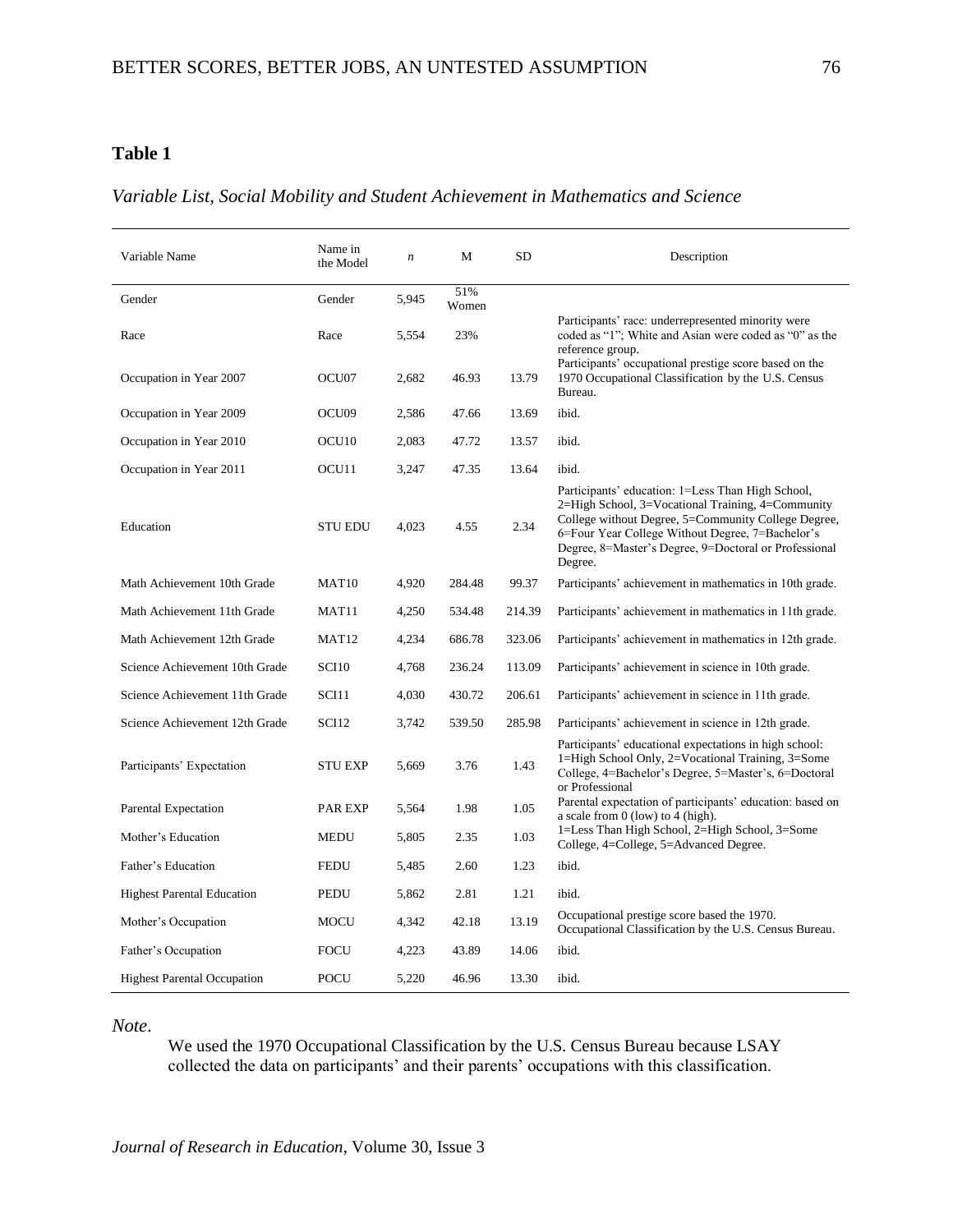## **Table 2**

*Variable Correlation Part 1, Social Mobility and Student Achievement in Mathematics and Science*

| Variable       | $\mathbf{1}$ | 2      | 3      | 4      | 5      | 6      | $\tau$ | 8      | 9      | 10     | 11     | 12     | 13     | 14     | 15     | 16     | 17     | 18     | 19     | 20     | 21   |
|----------------|--------------|--------|--------|--------|--------|--------|--------|--------|--------|--------|--------|--------|--------|--------|--------|--------|--------|--------|--------|--------|------|
|                | 1.00         |        |        |        |        |        |        |        |        |        |        |        |        |        |        |        |        |        |        |        |      |
| $\overline{2}$ | .94          | 1.00   |        |        |        |        |        |        |        |        |        |        |        |        |        |        |        |        |        |        |      |
| 3              | .92          | .95    | 1.00   |        |        |        |        |        |        |        |        |        |        |        |        |        |        |        |        |        |      |
| 4              | .87          | .87    | .89    | 1.00   |        |        |        |        |        |        |        |        |        |        |        |        |        |        |        |        |      |
| 5              | .53          | .53    | .53    | .51    | 1.00   |        |        |        |        |        |        |        |        |        |        |        |        |        |        |        |      |
| 6              | .32          | .33    | .33    | .32    | .44    | 1.00   |        |        |        |        |        |        |        |        |        |        |        |        |        |        |      |
| $\tau$         | .28          | .28    | .28    | .27    | .38    | .83    | 1.00   |        |        |        |        |        |        |        |        |        |        |        |        |        |      |
| $8\,$          | .17          | .17    | .16    | .16    | .22    | .54    | .68    | 1.00   |        |        |        |        |        |        |        |        |        |        |        |        |      |
| 9              | .35          | .35    | .35    | .34    | .52    | .56    | .49    | .30    | 1.00   |        |        |        |        |        |        |        |        |        |        |        |      |
| 10             | .33          | .33    | .32    | .31    | .48    | .53    | .51    | .36    | .85    | 1.00   |        |        |        |        |        |        |        |        |        |        |      |
| 11             | .27          | .26    | .25    | .25    | .36    | .40    | .41    | .33    | .64    | .77    | 1.00   |        |        |        |        |        |        |        |        |        |      |
| 12             | .41          | .41    | .41    | .41    | .62    | .45    | .39    | .25    | .51    | .48    | .36    | 1.00   |        |        |        |        |        |        |        |        |      |
| 13             | .29          | .30    | .30    | .28    | .43    | .35    | .32    | .20    | .38    | .37    | .29    | .48    | 1.00   |        |        |        |        |        |        |        |      |
| 14             | .24          | .24    | .23    | .23    | .35    | .26    | .21    | .13    | .30    | .28    | .21    | .32    | .26    | 1.00   |        |        |        |        |        |        |      |
| 15             | .26          | .24    | .25    | .25    | .37    | .28    | .23    | .14    | .31    | .29    | .22    | .36    | .28    | .50    | 1.00   |        |        |        |        |        |      |
| 16             | .26          | .25    | .25    | .25    | .38    | .27    | .23    | .14    | .31    | .28    | .22    | .36    | .29    | .73    | .88    | 1.00   |        |        |        |        |      |
| 17             | .18          | .17    | .17    | .18    | .27    | .19    | .17    | .10    | .21    | .20    | .15    | .25    | .22    | .41    | .29    | .37    | 1.00   |        |        |        |      |
| 18             | .22          | .20    | .21    | .21    | .30    | .23    | .20    | .13    | .25    | .24    | .18    | .27    | .19    | .33    | .48    | .45    | .40    | 1.00   |        |        |      |
| 19             | .22          | .20    | .21    | .22    | .32    | .24    | .20    | .13    | .26    | .24    | .18    | .29    | .23    | .41    | .43    | .45    | .74    | .80    | 1.00   |        |      |
| 20             | .05          | .04    | .05    | .06    | .07    | $-.02$ | .02    | .02    | .00.   | .03    | .03    | .09    | .05    | $-.03$ | $-.01$ | $-.02$ | .00.   | $-.01$ | $-.01$ | 1.00   |      |
| 21             | $-.12$       | $-.10$ | $-.10$ | $-.11$ | $-.15$ | $-.09$ | $-.07$ | $-.02$ | $-.14$ | $-.15$ | $-.13$ | $-.09$ | $-.02$ | $-.13$ | $-.12$ | $-.11$ | $-.09$ | $-.15$ | $-.14$ | $-.01$ | 1.00 |

*Note.* 

1=Occupation in Year 2011; 2=Occupation in Year 2010; 3=Occupation in Year 2009; 4=Occupation in Year 2007; 5=Education; 6=Science Achievement 12th Grade; 7=Science Achievement 11th Grade; 8=Science Achievement 10th Grade; 9=Math Achievement 12th Grade; 10=Math Achievement 11th Grade; 11=Math Achievement 10th Grade; 12=Participants' Expectation; 13=Parental Expectation; 14=Mother's Occupation; 15=Father's Occupation; 16=Highest Parental Education; 17=Mother's Occupation; 18=Father's Occupation; 19=Highest Parental Education; 20=Gender; 21=Race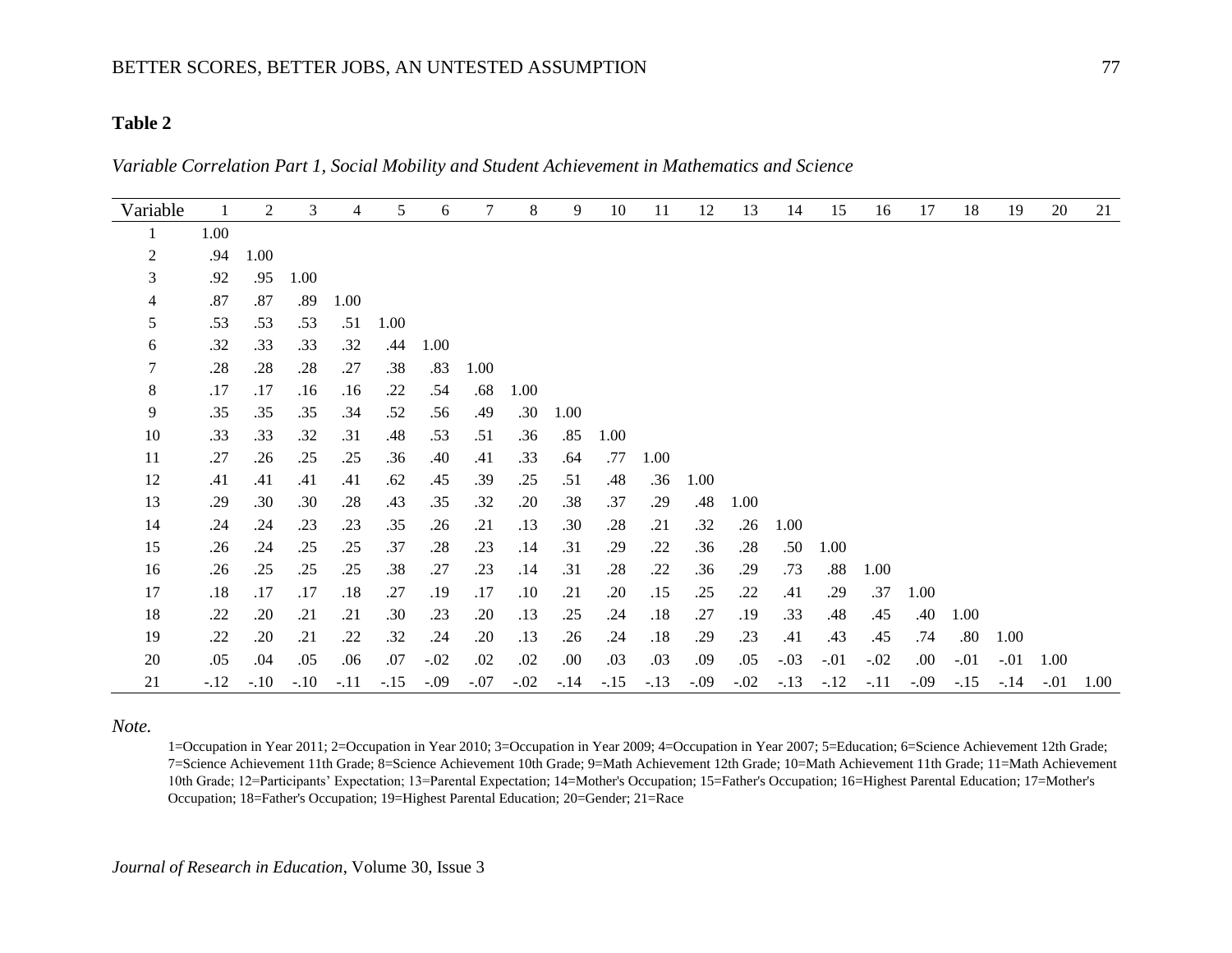Five considerations led us to use the above variables:

- 1) Existing research suggested educational attainment plays an indispensable role between parental SES and their children's future occupational status or prestige (e.g., Blau & Duncan, 1967; McClendon, 1976; Hauser et al., 2000; Deary et al., 2005; Black & Devereux, 2011).
- 2) Researchers typically include fathers' and mothers' occupations to measure parental SES (Sirin, 2005). Ideally, parental income should be used as well, but the LSAY does not provide such a variable. We acknowledge this as a limitation for our SES measure.
- 3) Empirical research well established the relationships between parental SES and student achievement (e.g., Coleman et al., 1966; Chudgar & Luschei, 2009), parental expectation and student achievement (e.g., Davis-Kean, 2005; Huang, & Liang, 2016), and students' own expectations and their achievement (e.g., Hao & Bonstead-Bruns, 1998).
- 4) Student achievement is critical for an individual to obtain a certain level of education. When students have lower achievement in high schools, they are more likely to have lower educational attainment (Ensminger & Slusarcick, 1992; Lotkowski et al., 2004).
- 5) Both race and gender could affect occupational mobility (e.g., Pomer, 1986; Segura, 1989; Xie & Goyette, 2003; McBrier & Wilson, 2004).

#### **Model**

We use a structural equation modeling (SEM) process to conduct data analysis. We decided to use SEM instead of ordinary least squares (OLS) regression models because SEM allows us to show the pathways how parental SES is connected with their children's (the participants of this study) later occupational prestige. With SEM we are able to present the results in as a diagram shown in Figures 3 and 4. The OLS multiple regression approach would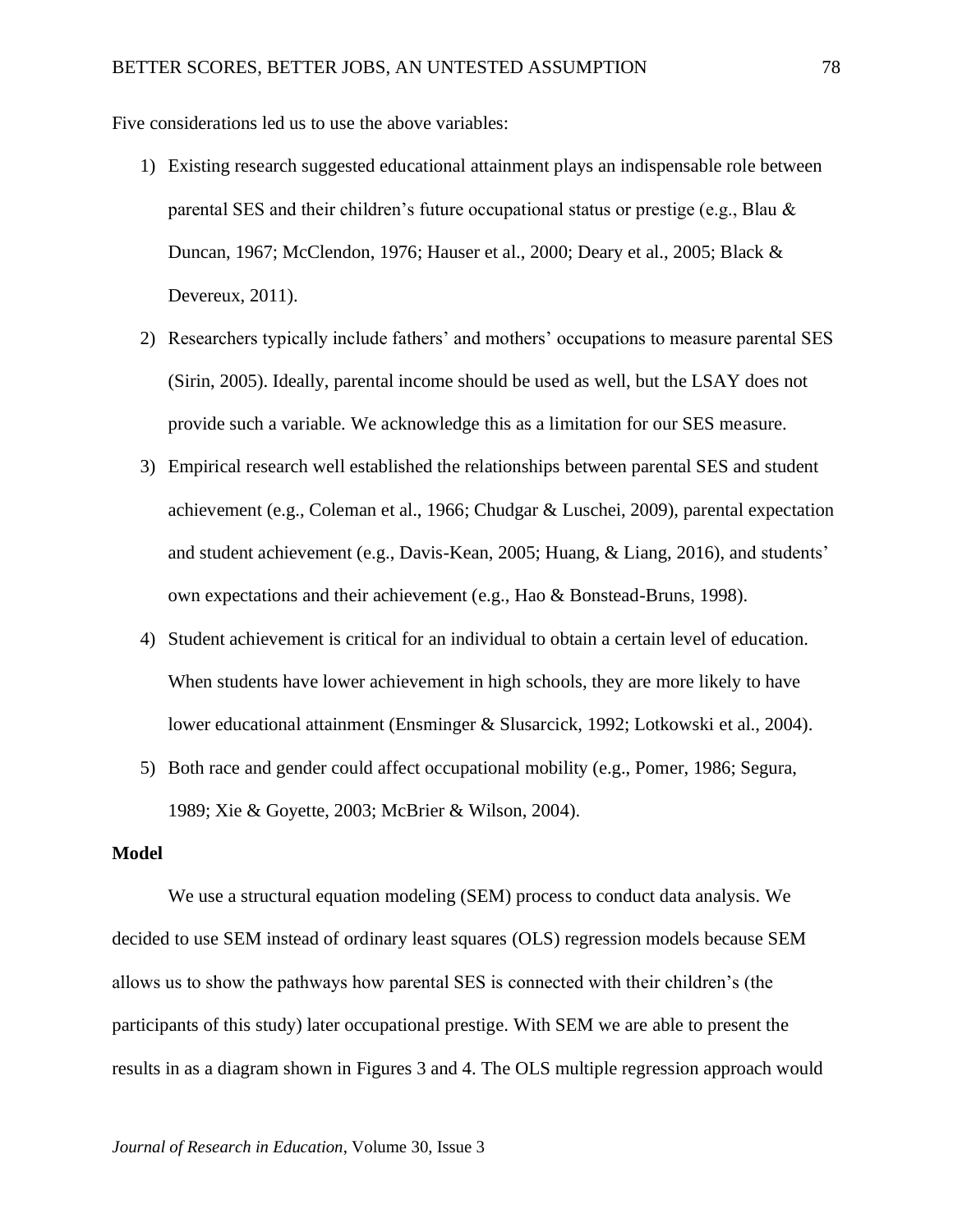allow us to see the association between achievement and occupational prestige but would not provide such a visual pathway. As shown in Figures 3 and 4, we specify multiple pathways from parental SES to participants' occupational prestige. We hypothesize that participants' high school achievements in mathematics and science are significant mediators on the paths that connect parental SES and participants' occupational prestige (Research Question 1). To further understand the mechanisms between parental SES and participants' occupational prestige, we compare two models (Figures 3 and 4): One model holds parental expectation and participants' expectation as mediating measures between parental SES and student achievement, and the other model places parental and participants' expectation as parallel measures with student achievement in mathematics and science. This comparison can show a better picture of how parental SES and the mediating factors lead to participants' education level and occupational prestige. To address Research Question 2, Figure 4 allows comparison among the paths mediated by parental and participants' expectations and the paths mediated by achievement in mathematics and science. In addition, we include two control variables, participants' gender and race, in the SEM model.

#### **Results**

We present the results in Figures 3 and 4. Both models capture how parental SES impacts their children's occupational prestige. In Figure 3, parental SES is mediated by expectations of both participants and their parents. As the figure shows, the associations between parental SES and the two expectation measures are .60 ( $p \le 0.01$ ) and .68 ( $p \le 0.01$ ) respectively. Both measures of expectation are significantly related to participants' mathematics and science achievement. The effect of parental expectation on both mathematics and science are similar in magnitude (both .19,  $p \le 0.01$ ); the effect of participants' expectation on mathematics is .42 ( $p \le 0.01$ ) and .33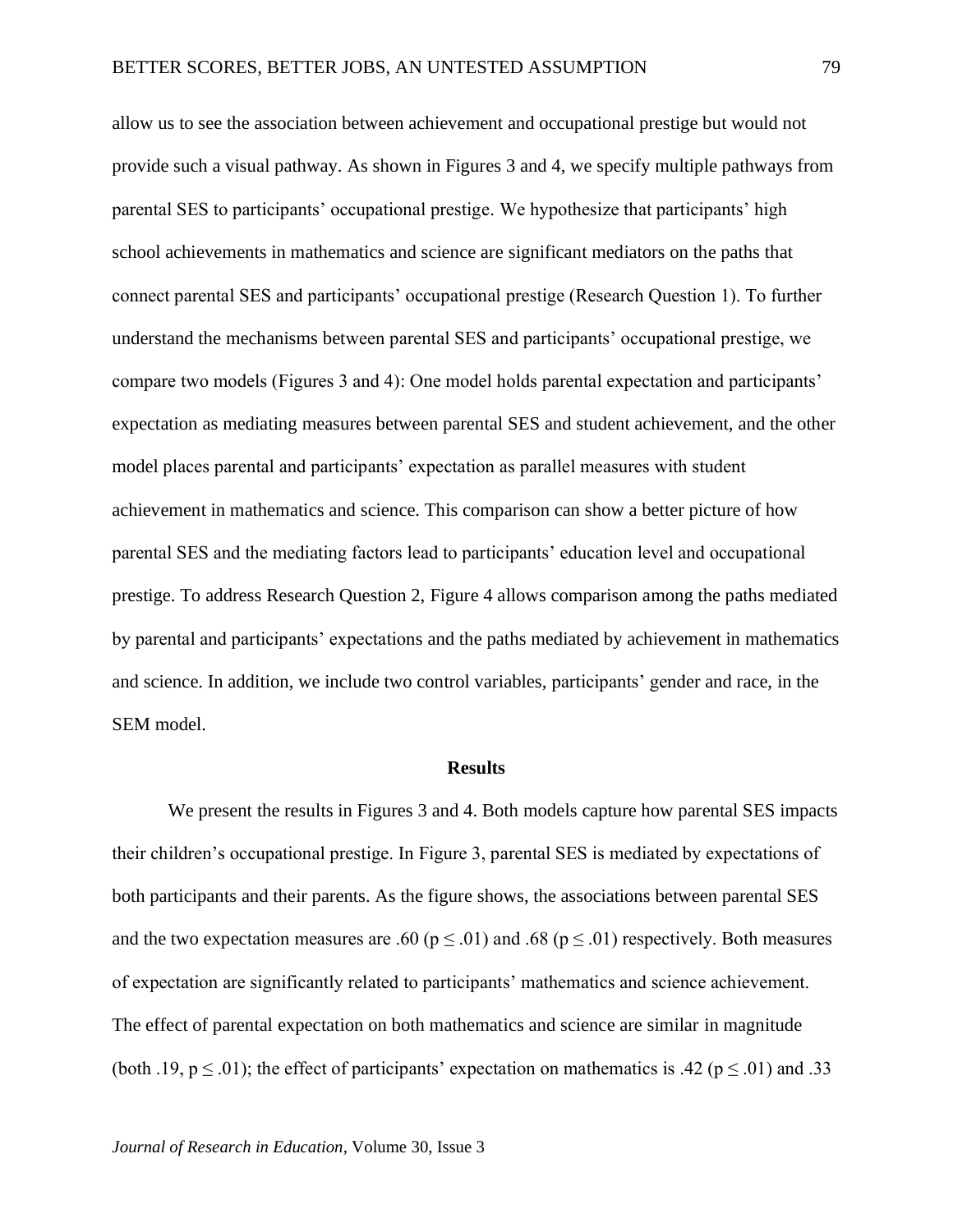$(p \le 0.01)$  on science. Achievement in both subjects affected how many years of education a participant obtained that have a significant impact on participants' occupational prestige, standardized regression coefficient being .53 ( $p \le 0.01$ ). The SEM model-fit indices CFI (comparative fit index) and RMSEA (root mean square error of approximation) are .932 and .057 for Model 1. Ideally, we would like to see CFI larger than .95 and RMSEA smaller than .06 in keeping with researchers' recommendations (Hu & Bentler, 1999). In model 1, the CFI was slightly smaller than .95 and the RMSEA was larger than .05; however, in model 2 as shown in Figure 4, both CFI and RMSEA were within the range of what Hu and Bentler recommended.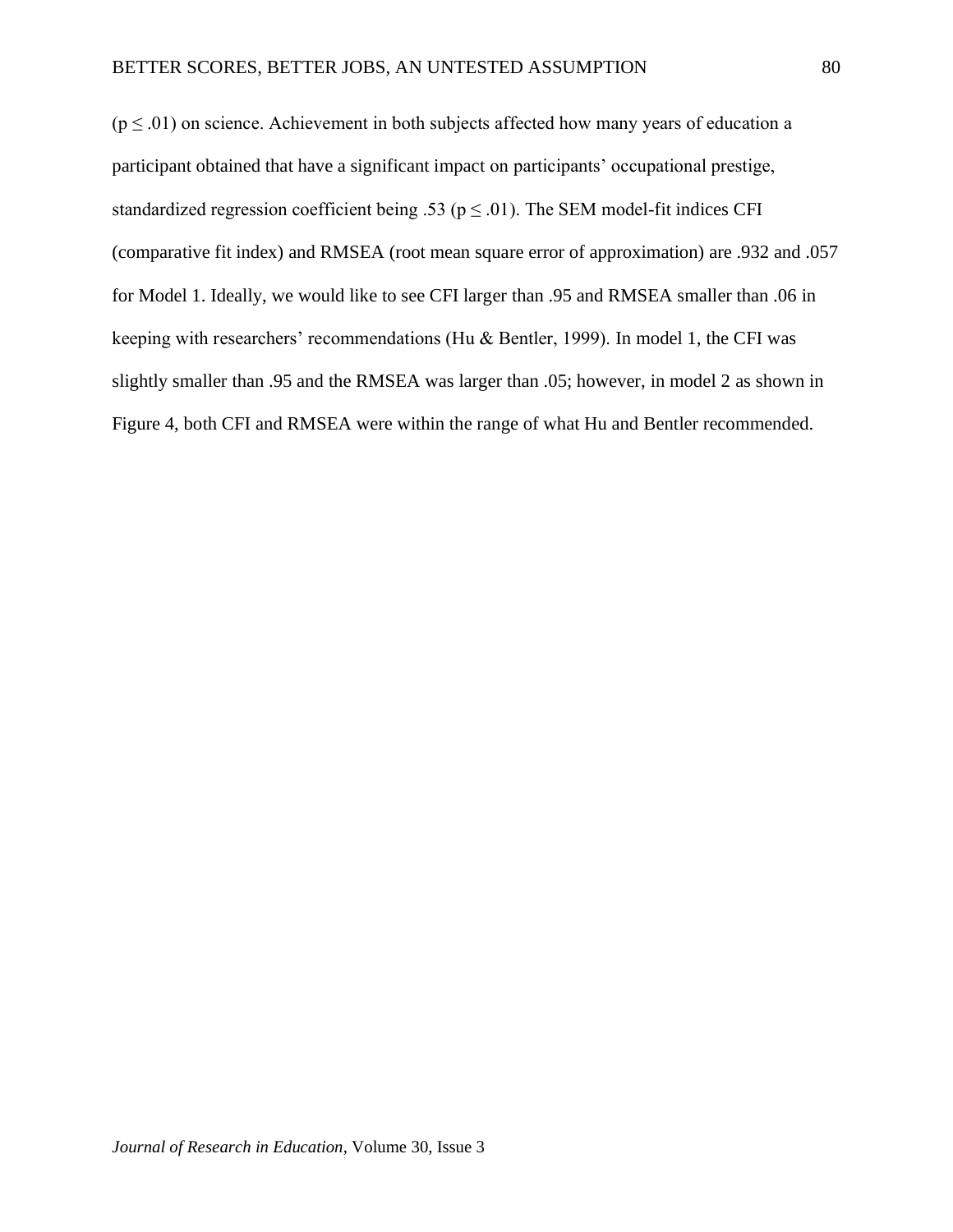## **Figure 3**





#### *Note*.

2. MEDU=Mother's Education; FEDU=Father's Education; PEDU=Parents' Highest Education; MOCU=Mother's Occupation; FOCU=Father's Occupation; POCU=Parents' Highest Occupation; PAR SES=Parental Socioeconomic Status; MAT10 to MAT12=Math Achievement in Grades 10, 11, and 12; SCI10 to SCI12=Science Achievement in Grades 10, 11, and 12; STU EXP=Participants' Expectation for Education; PAR EXP=Parents' Expectations for Participants' Education; STU EDU=Participants' Education; STU OCU=Participants' Occupation; OCU07 to OCU11=Participants' Occupation in Year 2007, 2009, 2010, and 2011.

3. TLI = .920; SRMR = .122; Chi-square / Degree of Freedom = 242.882.

In Figure 4 (Model 2), parental SES is hypothesized to be related to achievement directly.

To interpret the model results, we can treat the two expectation measures as control variables if we focus only on the pathway from SES to achievement, level of education obtained, and occupational prestige. Another way to look at Model 2 is that we can track to what extent both parental and student expectation measures mediate how SES is related to occupational prestige. In addition, Model 2 allows comparison between the effect of achievement in both subjects and

<sup>1.</sup> Variance explained by Model 1 is 28.5%.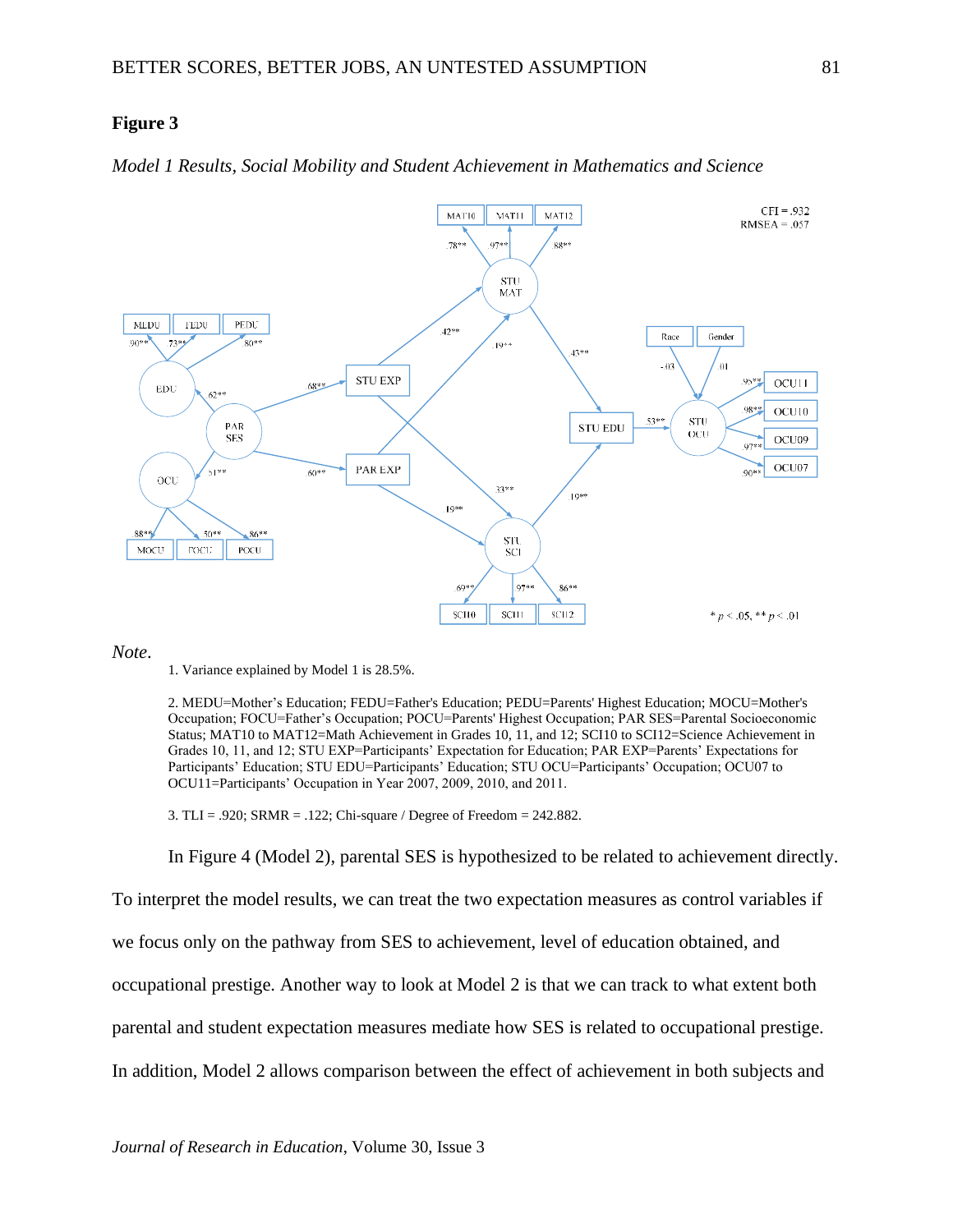the two expectation measures. In reality part of parental SES might be mediated by parental and participants' expectation while other parts bypass expectation measures. However, in an attempt to add two lines linking parental SES with achievement in both subjects, the results showed unacceptable CFI  $(< .90)$  and RMSEA  $(> .07)$ .

## **Figure 4**





*Note*.

1. Variance explained by Model 2 is 29.5%.

2. MEDU=Mother's Education; FEDU=Father's Education; PEDU=Parents' Highest Education; MOCU=Mother's Occupation; FOCU=Father's Occupation; POCU=Parents' Highest Occupation; PAR SES=Parental Socioeconomic Status; MAT10 to MAT12=Math Achievement in Grades 10, 11, and 12; SCI10 to SCI12=Science Achievement in Grades 10, 11, and 12; STU EXP=Participants' Expectation for Education; PAR EXP=Parents' Expectations for Participants' Education; STU EDU=Participants' Education; STU OCU=Participants' Occupation; OCU07 to OCU11=Participants' Occupation in Year 2007, 2009, 2010, and 2011.

3. TLI = .946; SRMR = .088; Chi-square / Degree of Freedom = 242.882.

Parental SES has a strong relationship with participants' achievement; the coefficient of

parental SES on mathematics is .71 ( $p \le 0.01$ ) and .63 ( $p \le 0.01$ ) on science. Mathematics

*Journal of Research in Education*, Volume 30, Issue 3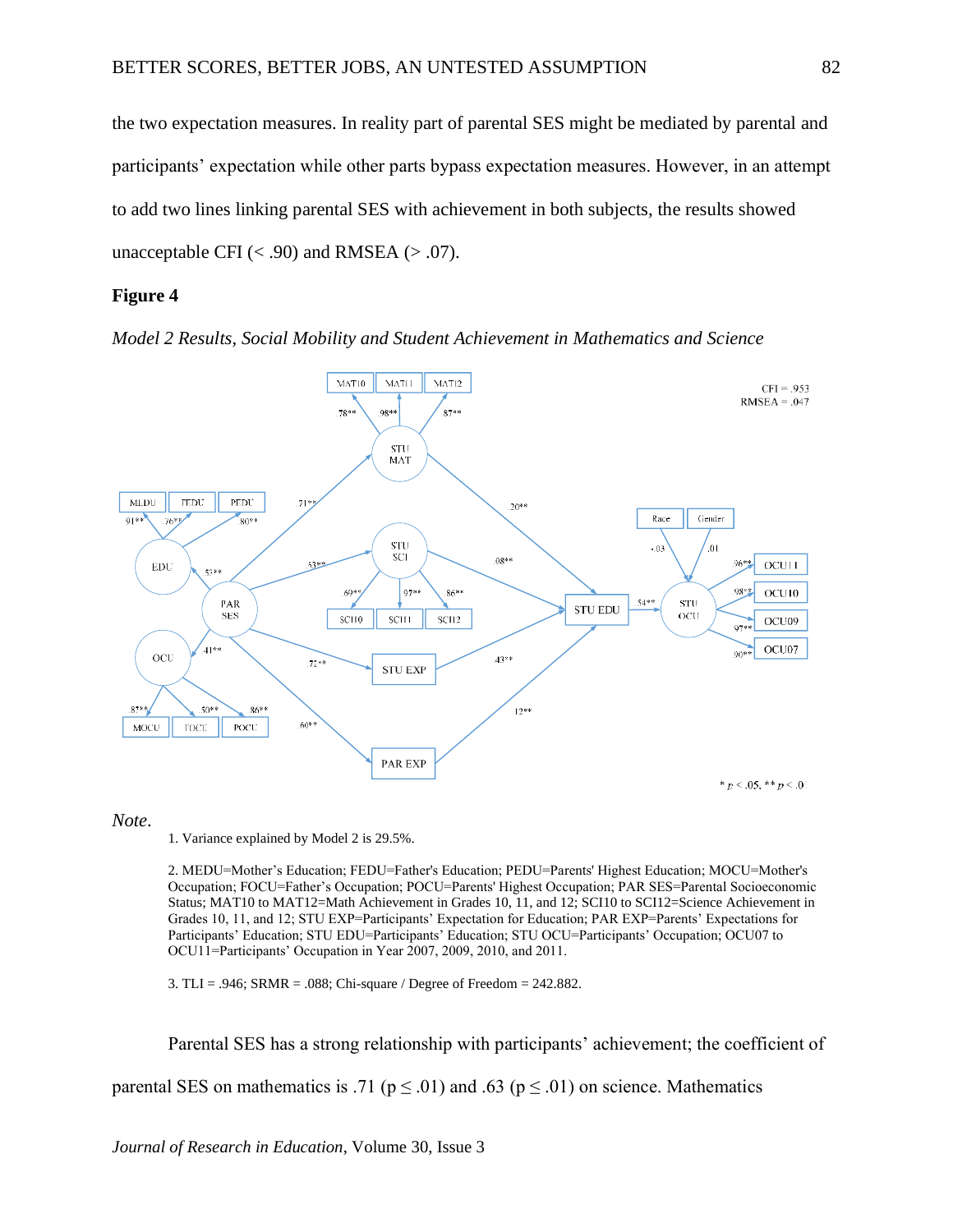achievement seems to have a larger effect on level of education obtained than science, .20 vs. .08 (both  $p \leq 0.01$ ). The magnitude of association between level of education obtained and occupational prestige is similar to Model 1. Also Model 2 shows that participants' expectation has the largest effect on level of education obtained (.43,  $p \le 0.01$ ), larger than the effect of mathematics achievement. Moreover, in model 2, the indirect effect from parental SES to participants occupational prestige via the pathway: parental SES – mathematics achievement – participants' education – occupational prestige is .08; while the path via science achievement has the indirect effect of .03.

In both models, we can simplify and quantify part of the complex mechanism operating between parental SES and participants' occupational prestige. However, we acknowledge that our statistical models do not render insights into how factors beyond those specified in the models might alter or change the pathways and effects we found with the LSAY data. Still, our results are consistent with some of the arguments of social reproduction theory and relevant educational research. Specifically, we found that parental SES plays a critical role in determining participants' occupational prestige. Participants' achievement in high school, parental and participants' expectations, and level of education obtained are significant mediators, however these mediators are also largely associated with parental SES. Note, our model results do not suggest that participants' occupational prestige is purely determined by parental SES or any single or combination of the variables in the model.

To summarize the results, we return to address the two research questions. First, achievement in mathematics and science significantly mediates individuals' intergenerational social mobility between their parents' SES and their future occupational prestige. The variation of occupational prestige was explained by 28.5% in Model 1 and 29.5% in Model 2. Second,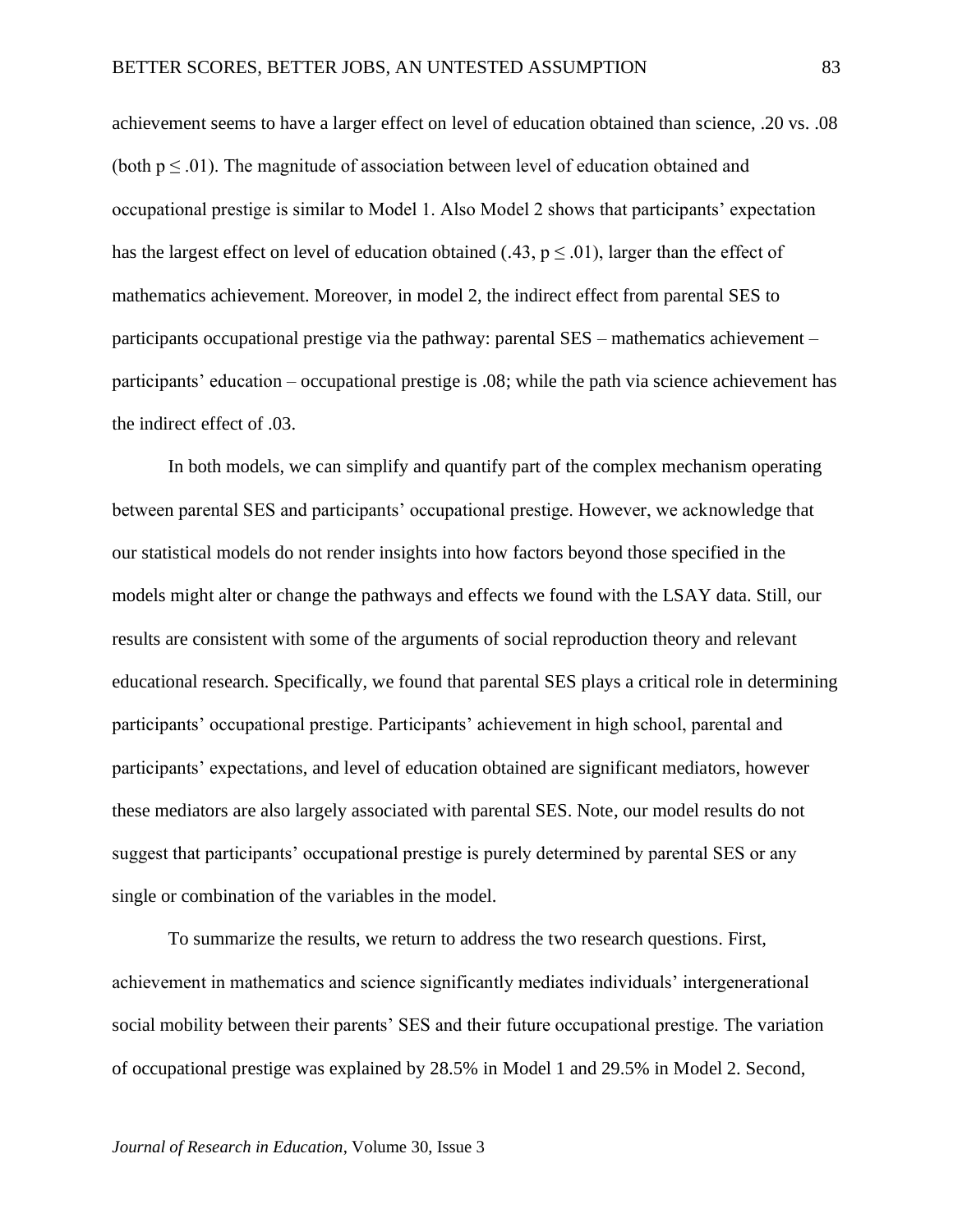achievement in mathematics and science, though important, appears to be less significant than participants' own expectation for future education.

#### **Discussion and Conclusion**

To relate the findings with the conceptual framework (functionalism and social reproduction theories), the relationship between parental SES and occupational prestige of their children (participants in the LSAY sample) does fulfill the assumption of social reproduction theory to some extent through its impact on school achievement in mathematics and science, parental and participant expectations, and educational attainment. Participants whose parents were relatively higher in SES had higher achievement in mathematics and science, as well as higher self and parental expectation, which led to higher educational attainment and thus better future occupations. To support functionalists' claims that social origin is not a constraining factor for education to identify talented individuals, the relationship between parental SES and student mathematics and science achievement in our model would need to be insignificant. However, despite the findings' support for social reproduction we do not suggest that the cycle of social reproduction is solely determined by what we specified in our model. Social reproduction is a complicated process that involves many factors beyond the scope of this study.

Previous research established that education plays an important role in intergenerational mobility (Blau & Duncan, 1967; Hauser et al., 2000; Xie & Goyette, 2003; Deary et al., 2005; Black & Devereux, 2011; Breen et al., 2020; Nennstiel, 2021), but it remains unclear which aspects of education significantly affect intergenerational mobility. Furthermore, while educational policies emphasize student achievement in mathematics and science, we did not know to what extent they contributed to intergenerational social mobility. Our findings indicate that both mathematics and science achievement have a moderate effect linking parental SES and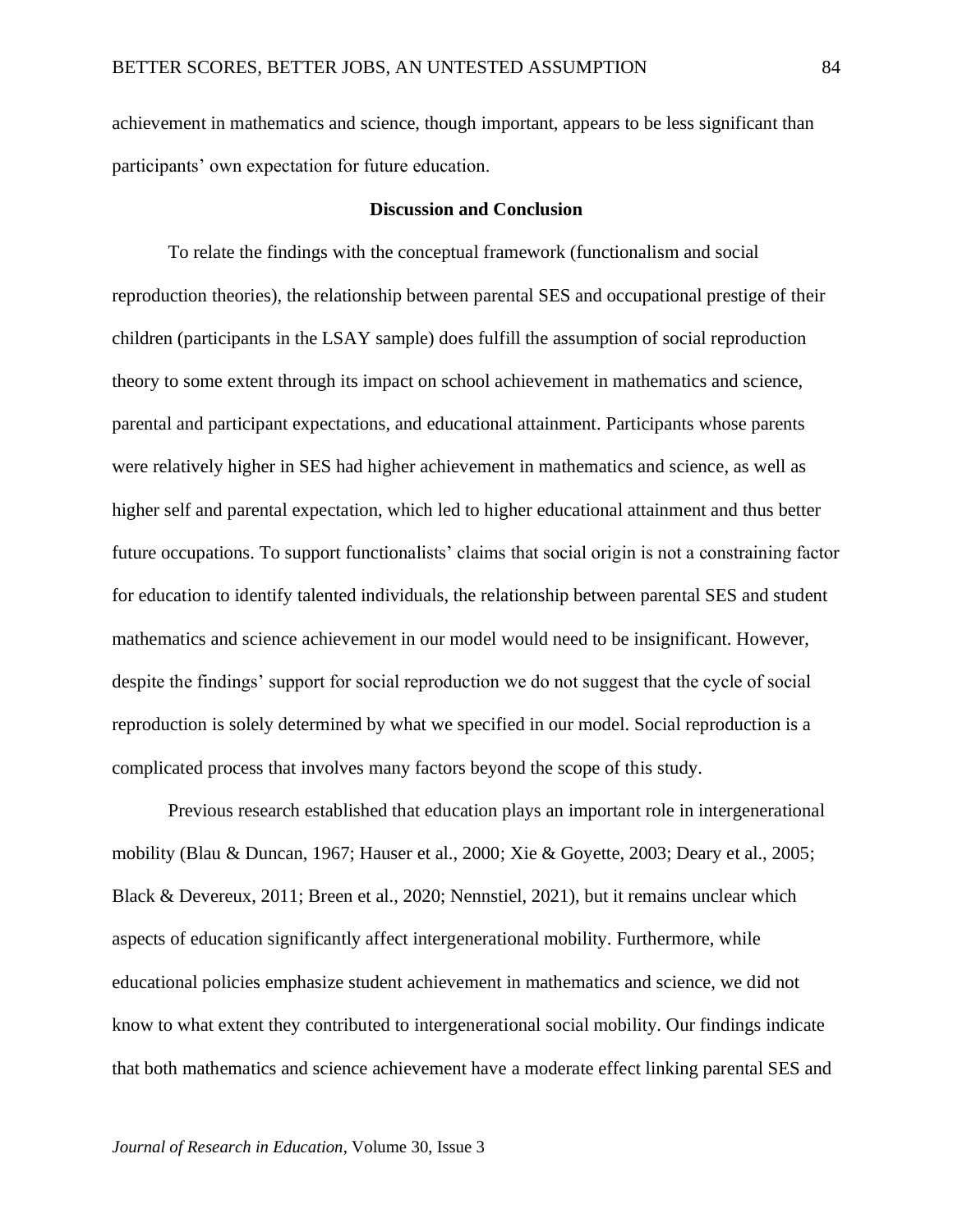their children's future occupations. More specifically the link between parental SES and their children's occupational prestige exists via the impact of SES on achievement in mathematics and science as well as on the expectations of students and their parents. One might argue intergenerational social mobility also operates because parental SES determines the schools their children attend, the peers that these children have, and the financial support they will have for higher education. We acknowledge this argument, and our findings add to it by showing that students with varying parental SES who attend the same school will likely achieve different levels of education and occupational prestige.

The strength of our study rests upon two contributions: 1) improved understanding of the impact of student achievement in mathematics and science on social mobility and its role in education in relation to occupational mobility, and 2) policy implications for initiatives to improve student achievement in these two STEM subjects. Even though the participants of this study completed their formal education before 2001 the results here are still meaningful to imply whether the focus on student mathematics and science achievement in the NCLB accountability movement is enough to promote social mobility. More specifically, first, the NCLB promised to "improve academic achievement of the disadvantaged," yet we do not know how much this policy could benefit disadvantaged students' future lives. Does improved academic achievement in mathematics and science open better college opportunities for these students? Are they able to persist in college and attain a degree? And does an improved academic achievement in mathematics and science help them obtain a well-respected occupation? Amid increasing tuition and debt (Dwyer, McCloud, & Hodson, 2012; Elliott & Lewis, 2015; Martin & Dwyer, 2021) and rising income inequality in the United States (McCall & Percheski, 2010; Irvin, 2013; Bor et al., 2017), even if disadvantaged students are academically prepared, they face tremendous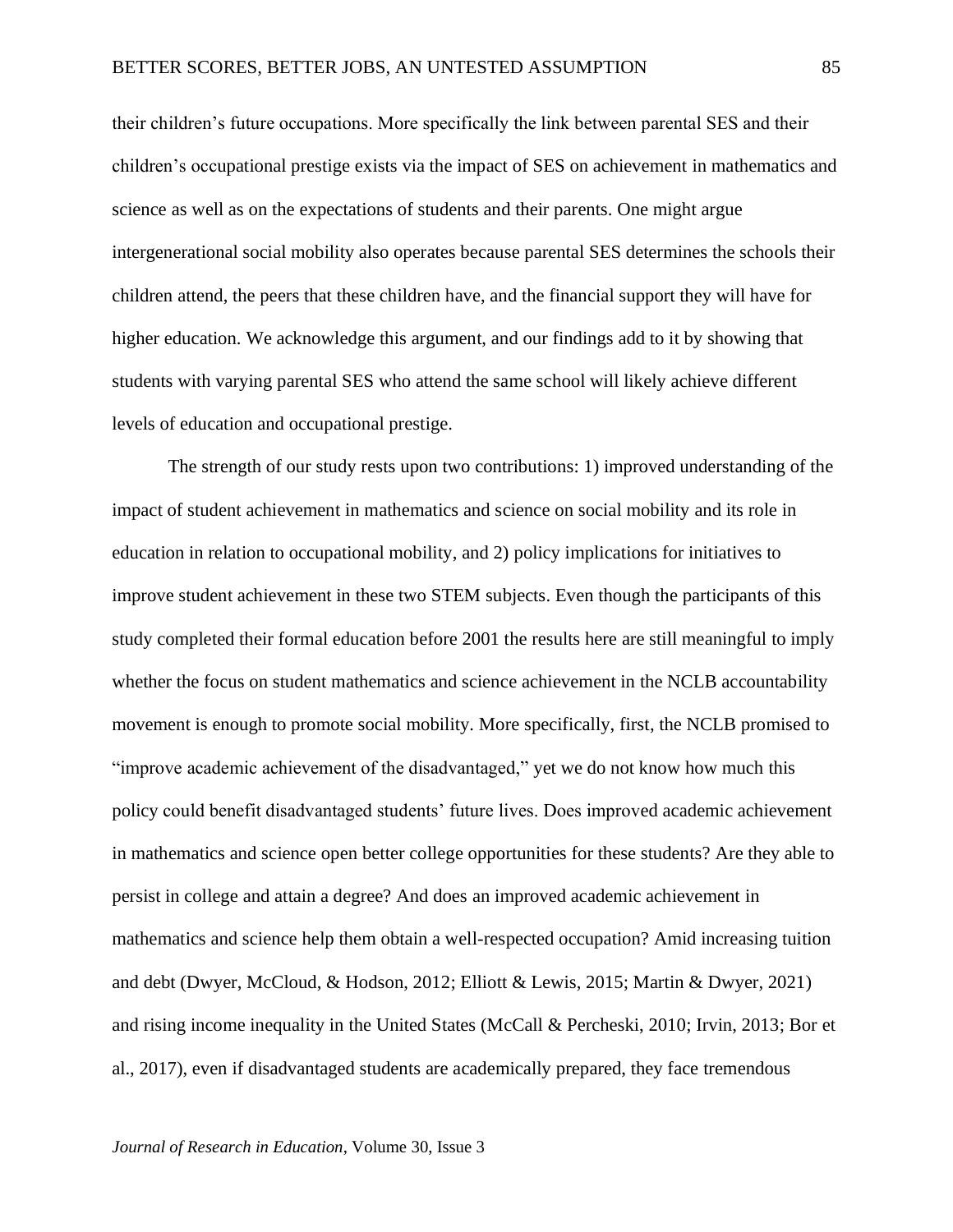challenges to navigate through higher education. As numerous studies have shown consistently, first-generation college students are much more likely to drop out of college (e.g., Ishitani, 2006; Collier & Morgan, 2008; Hunt et al., 2012; Palbusa & Gauvain, 2017). Will educational policy commitments and initiatives on improving academic achievement in mathematics and science be enough to promote career success for disadvantaged students? Our findings shed light on this question by assessing how much participants' high school academic achievement in mathematics and science associates with occupational prestige.

Second, built upon our findings, policymakers and government agencies may re-evaluate their current efforts and resources toward improving student achievement in mathematics and science in the context of social mobility. When academic achievement in those two essential STEM subjects is only partially related to children's educational attainment and future occupational prestige, it is time for educators and policymakers to consider what else could be done in addition to continuing funding and resources toward improving student academic achievement. Efforts to increase access to higher education for disadvantaged students by providing better financial aid packages and to encourage parents and students to set high expectations for educational and career goals should receive as much attention as academic achievement in federal and state educational policies.

Before concluding, we acknowledge a few limitations. The LSAY tracks longitudinal data of participants from high school to adulthood, while our analysis is an exploration of associations between SES, high school achievement in mathematics and science, and occupational prestige. The findings do not suggest any causality among these factors. In order to establish causality, experimental design should be employed. Moreover, our SES measure is based on parental education and occupational prestige without income data. Furthermore, due to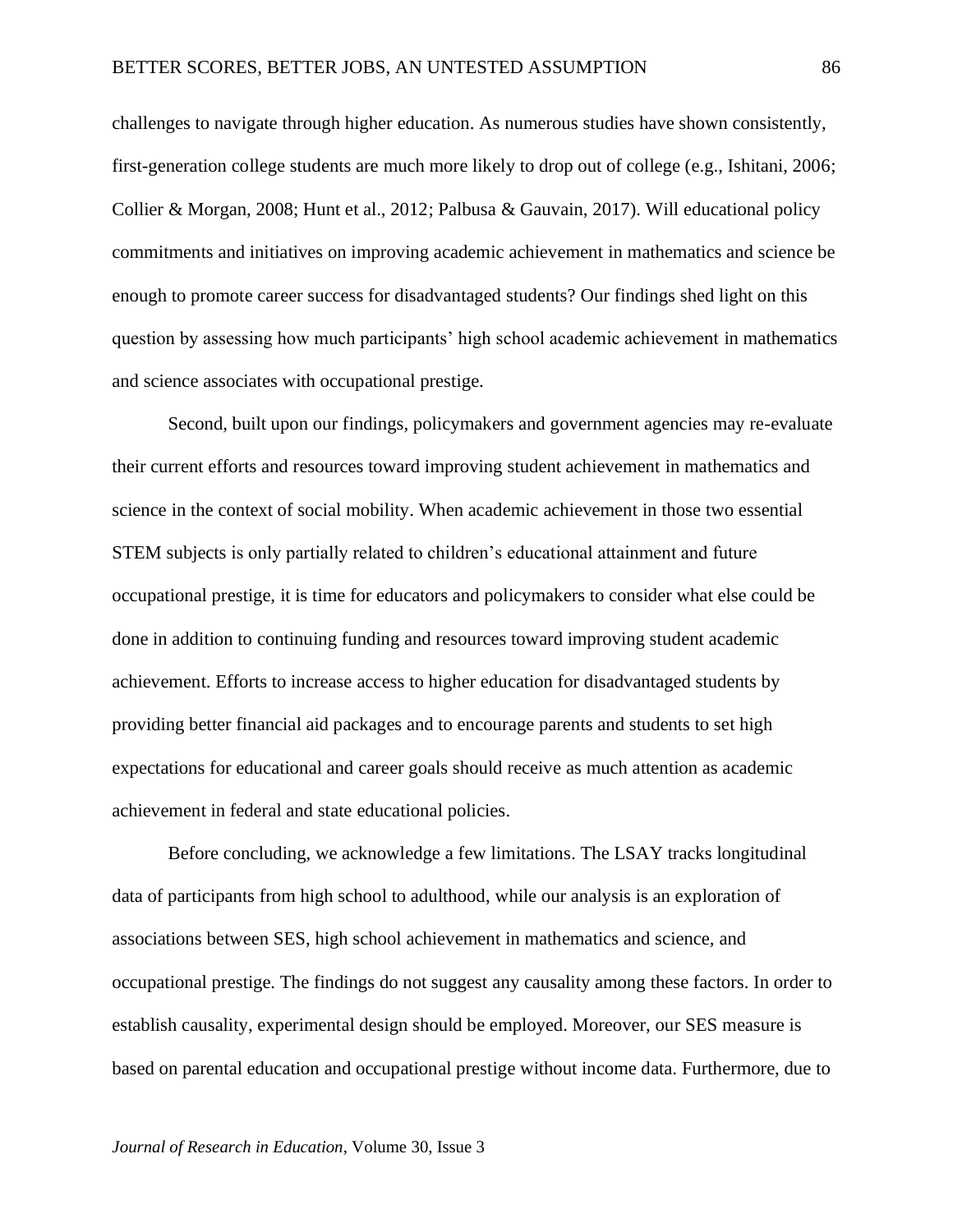the limitations of the SEM model we are not able to include other potential confounding factors. We specify the analytical model with the support of strong research literature, but we cannot exclude the possibility that variables not available in LSAY would have certain effects on our results. What we can assume is that our findings are consistent with existing research literature as addressed above. Another limitation is that our findings cannot suggest whether student achievement in other subjects would influence intergenerational occupational mobility. The focus of this present study is limited to achievement in mathematics and science. Future research is needed to examine if student achievement in other subjects such as English language and social studies would have a different effect.

To conclude, results of this study lead to further questions and the need for their exploration. First, we have shown that mathematics mattered more than science. Future work could focus on identifying the factors or reasons behind why mathematics achievement mattered more. Second, there is a small group of students found socially moving-up in occupation. Future work could investigate who those students are and what characteristics or influencing factors might explain why and how they socially move up.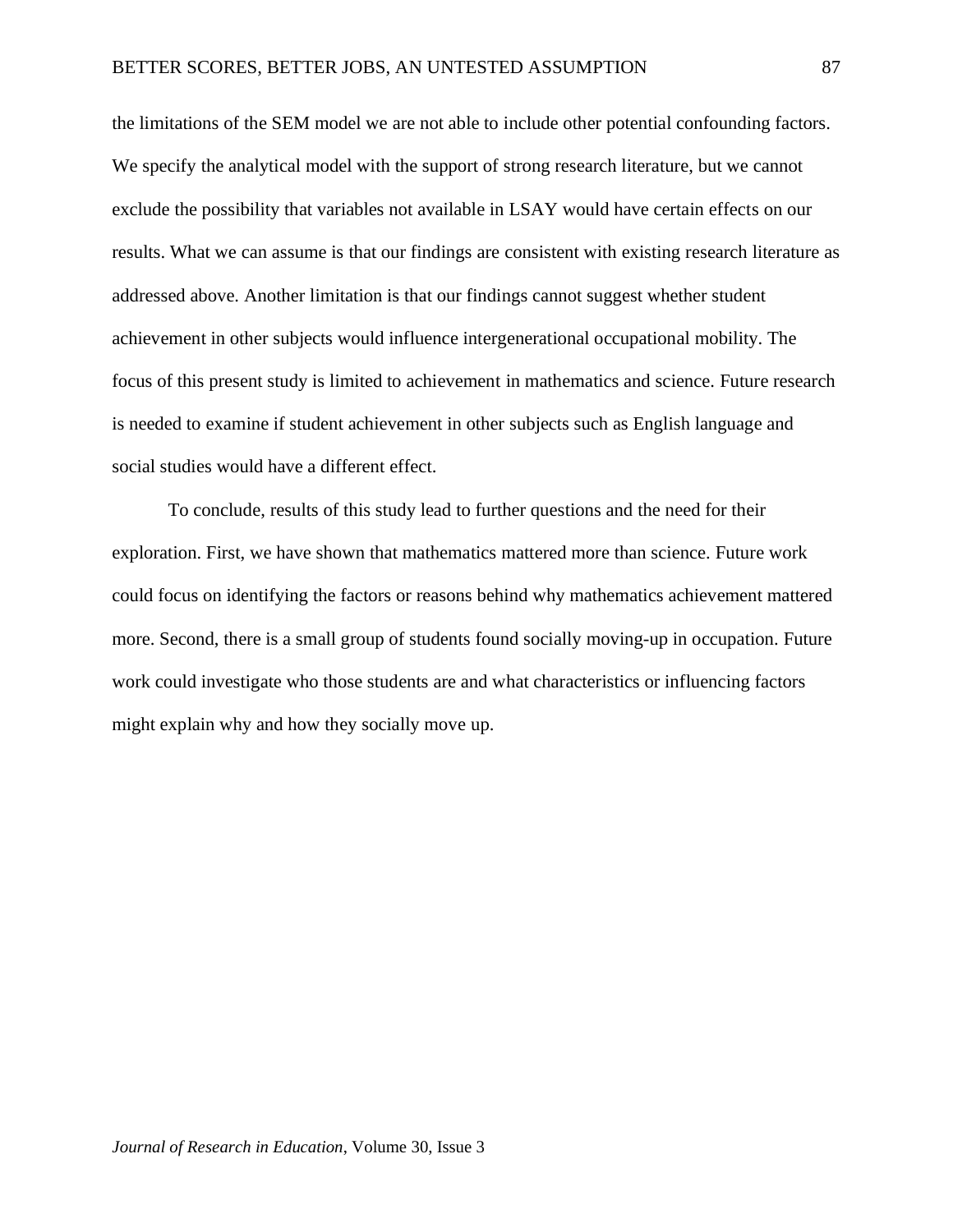#### **References**

- Akiba, M., LeTendre, G. K., Baker, D. P., & Goesling, B. (2002). Student victimization: National and school system effects on school violence in 37 nations. *American Educational Research Journal*, *39*(4), 829-853. https://doi.org/10.3102/00028312039004829
- Alexander, K. L., Eckland, B. K., & Griffin, L. J. (1975). The Wisconsin model of socioeconomic achievement: A replication. *American Journal of Sociology, 81*(2), 324-342. https://www.jstor.org/stable/2777380
- Apple, M. W. (2004). *Ideology and curriculum*. New York, NY: Routledge.
- Apple, M. W., & King, N. R. (1977). What do schools teach? *Curriculum Inquiry*, *6*(4), 341-358. https://doi.org/10.1080/03626784.1977.11075550
- Aschaffenburg, K., & Maas, I. (1997). Cultural and educational careers: The dynamics of social reproduction. *American Sociological Review, 62*(4), 573-587. https://doi.org/10.2307/2657427
- Baker, S., Gersten, R., & Lee, D. S. (2002). A synthesis of empirical research on teaching mathematics to low-achieving students. *Elementary School Journal*, *103* (1), 51-73. https://www.jstor.org/stable/1002308
- Beller, E., & Hout, M. (2006). Intergenerational social mobility: The United States in comparative perspective. *The Future of Children*, *16*(2), 19-36. https://doi.org/10.1353/foc.2006.0012
- Black, S. E., & Devereux, P. J. (2011). Recent developments in intergenerational mobility. *Handbook of Labor Economics*, *4*, 1487-1541. https://ssrn.com/abstract=1587559
- Blau, P. M., & Duncan, O. D. (1967). *The American occupational structure*. New York City, NY: John Wiley & Sons, Inc.
- Bor, J., Cohen, G. H., & Galea, S. (2017). Population health in an era of rising income inequality: USA, 1980–2015. *The Lancet*, 389, 1475-1490. https://doi.org/10.1016/S0140- 6736(17)30571-8
- Borman, G. D., & Kimball, S. M. (2005). Teacher quality and educational equality: Do teachers with higher standards-based evaluation ratings close student achievement gaps? *Elementary School Journal, 106*(1), 3-20. https://doi.org/10.1086/496904
- Bourdieu, P. (1973). Reproduction and social reproduction. In R. Brown (Ed.), *Knowledge, education, and cultural change: Papers in the sociology of education* (pp. 56-68). London: Tavistock Publications.
- Bourdieu, P. (1986). Three forms of capital. In J. Richardson (Ed.), *Handbook of theory and research for the sociology of education* (pp. 241-258). New York, NY: Greenwood.
- Breen, R., Luijkx, R., & Berkers, E. (2020). The Role of Education in the Social Mobility of Dutch Cohorts, 1908–74. In R. Breen & W. Müller (Eds.), *Education and intergenerational social mobility in Europe and the United States* (pp. 173-195). Stanford, CA: Stanford University Press. https://doi.org/10.1515/9781503611153-011
- Breiger, R. L. (1981). The social class structure of occupational mobility. *American Journal of Sociology, 87*(3), 578-611. https://www.jstor.org/stable/2778935
- Caldas, S. J., & Bankston, C. (1999). Effect of school population socioeconomic status on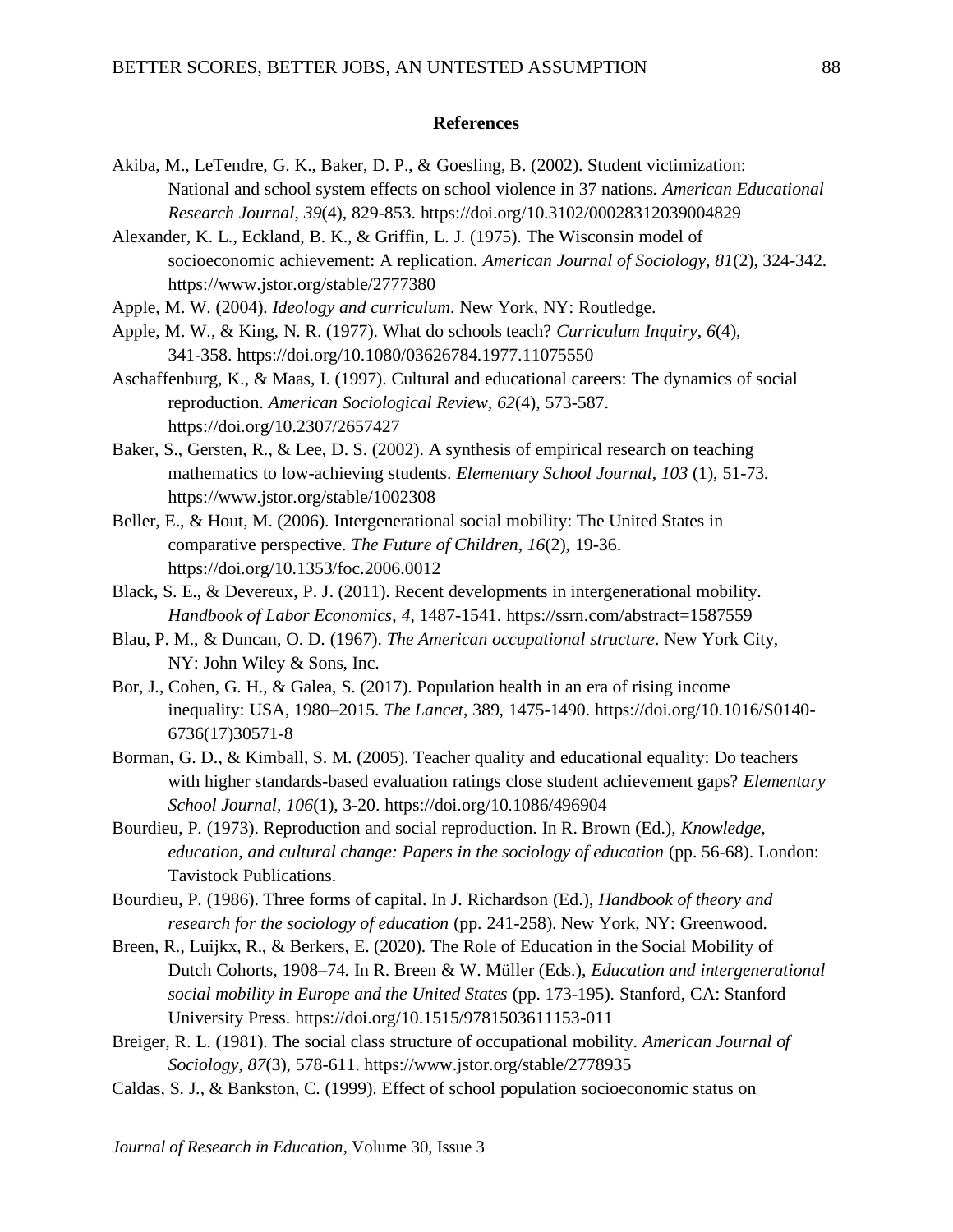Individual academic achievement. *Journal of Educational Research, 90*(5), 269-277. https://www.jstor.org/stable/27542104

- Chen, G. (2007). School disorder and student achievement: A study of New York City elementary schools. *Journal of School Violence*, *6*(1), 27-43. https://doi.org/10.1300/J202v06n01\_03
- Cheng, H., & Furnham, A. (2012). Childhood cognitive ability, education, and personality traits predict attainment in adult occupational prestige over 17 years. *Journal of Vocational Behavior*, *81*(2), 218-226. https://doi.org/10.1016/j.jvb.2012.07.005
- Chetty, R., Hendren, N., Kline, P., & Saez, E. (2014). Where is the land of opportunity? The geography of intergenerational mobility in the United States. *The Quarterly Journal of Economics*, *129*(4), 1553-1623. https://doi.org/10.1093/qje/qju022
- Chetty, R., Friedman, J. N., Hendren, N., Jones, M. R., & Porter, S. R. (2018). *The opportunity atlas: Mapping the childhood roots of social mobility*. Cambridge, Massachusetts: National Bureau of Economic Research. https://voxeu.org/article/mapping-childhood-roots-social-mobility
- Chudgar, A., & Luschei, T. F. (2009). National income, income inequality, and the importance of schools: A hierarchical cross-national comparison. *American Educational Research Journal, 46*(3), 626-658. https://doi.org/10.3102/0002831209340043
- Coleman, J., Campbell, E., Hobson, C., McPartland, J., Mood, A., Weinfield, F., & York, R. (1966). *Equality of educational opportunity*. Washington, DC: National Center for Educational Statistics.
- Collier, P. J., & Morgan, D. L. (2008). "Is that paper really due today?": differences in first-generation and traditional college students' understandings of faculty expectations. *Higher Education*, *55*(4), 425-446. https://doi.org/10.1007/s10734-007-9065-5
- Darling-Hammond, L. (2000). Teacher quality and student achievement. *Education Policy Analysis Archives*, *8*(1), 1-44. https://files.eric.ed.gov/fulltext/EJ846746.pdf
- Davis, K., & Moore, W. E. (1945). Some principles of stratification. *American Sociological Review*, *10*(2), 242-249. https://doi.org/10.2307/2085643
- Davis-Kean, P. E. (2005). The influence of parent education and family income on child achievement: the indirect role of parental expectations and the home environment. *Journal of Family Psychology, 19*(2), 294. https://doi.org/10.1037/0893-3200.19.2.294
- Deary, I. J., Taylor, M. D., Hart, C. L., Wilson, V., Smith, G. D., Blane, D., & Starr, J. M. (2005). Intergenerational social mobility and mid-life status attainment: Influences of childhood intelligence, childhood social factors, and education. *Intelligence*, *33*(5), 455-472. https://doi.org/10.1016/j.intell.2005.06.003
- Duckworth, A. L., & Seligman, M. E. (2005). Self-discipline outdoes IQ in predicting academic performance of adolescents. *Psychological Science*, *16*(12), 939-944. https://doi.org/10.1111/j.1467-9280.2005.01641.x
- Duncan, O. D., & Hodge, R. W. (1963). Education and occupational mobility a regression analysis. *American Journal of Sociology, 68*(6), 629-644. https://doi.org/10.1086/223461
- Dwyer, R. E., McCloud, L., & Hodson, R. (2012). Debt and graduation from American universities. *Social Forces*, *90*(4), 1133-1155. https://doi.org/10.1093/sf/sos072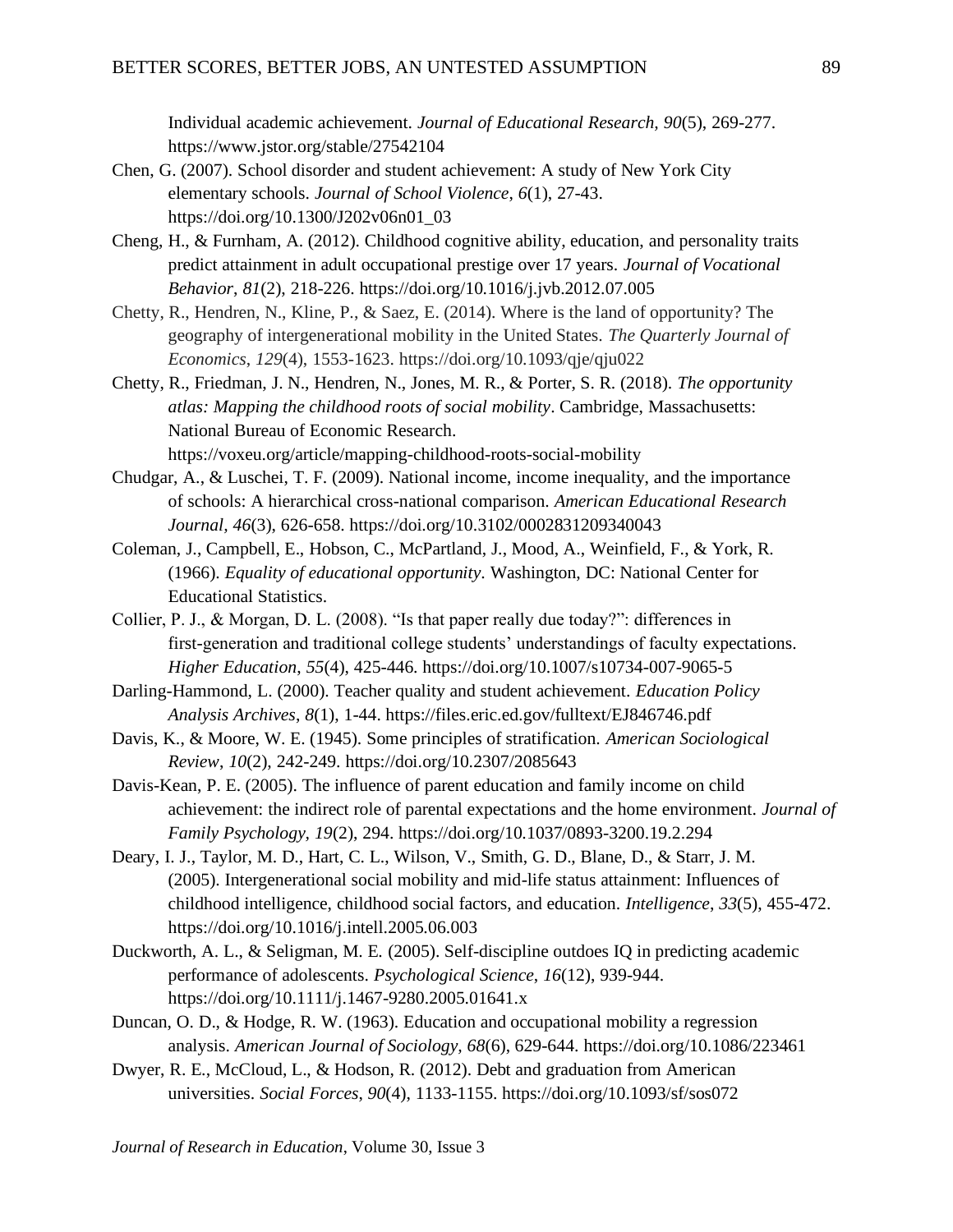- Elder Jr., G. H. (1968). Achievement motivation and intelligence in occupational mobility: A longitudinal analysis. *Sociometry, 31*(4), 327-354. https://doi.org/10.1037/h0025347
- Elder Jr., G. H. (1969). Appearance and education in marriage mobility. *American Sociological Review, 34*(4), 519-533. https://doi.org/10.2307/2091961
- Elliott, W., & Lewis, M. (2015). Student debt effects on financial well‐being: Research and policy implications. *Journal of Economic Surveys, 29*(4), 614-636. https://doi.org/10.1111/joes.12124
- Ensminger, M. E., & Slusarcick, A. L. (1992). Paths to high school graduation or dropout: A longitudinal study of a first-grade cohort. *Sociology of Education, 65*(2), 95-113. https://doi.org/10.2307/2112677
- Evans, L. D. (1990). A conceptual overview of the regression discrepancy model for evaluating severe discrepancy between IQ and achievement scores. *Journal of Learning Disabilities*, *23*(7), 406-412. https://doi.org/10.1177/002221949002300703
- Freire, P. (2000). *Pedagogy of the oppressed*. New York, NY: Bloomsbury Publishing.
- Gabriel, R., & Lester, J. N. (2013). The romance quest of education reform: A discourse analysis of the Los Angeles Times' reports on value-added measurement teacher effectiveness. *Teachers College Record*, *115*(12). http://www.tcrecord.org/Content.asp?ContentID=17252
- Gentrup, S., Lorenz, G., Kristen, C., & Kogan, I. (2020). Self-fulfilling prophecies in the classroom: Teacher expectations, teacher feedback, and student achievement. *Learning and Instruction, 66*, 1-17. https://doi.org/10.1016/j.learninstruc.2019.101296
- Goldthorpe, J. H. (2014). The role of education in intergenerational social mobility: Problems from empirical research in sociology and some theoretical pointers from economics. *Rationality and Society*, *26*(3), 265-289. https://doi.org/10.1177/1043463113519068
- Gonzalez, H. B., & Kuenzi, J. J. (2012). *Science, technology, engineering, and mathematics (STEM) education: A primer*. Washington, DC: Congressional Research Service, Library of Congress. http://steamwise.io/docs/congressional-research-service-R42642.pdf
- Giroux, H. A., & Penna, A. N. (1979). Social education in the classroom: The dynamics of the hidden curriculum. *Theory & Research in Social Education*, *7*(1), 21-42. https://doi.org/10.1080/00933104.1979.10506048
- Grusky, D. B. (2014). *Social stratification: class, race, and gender in sociological perspective* (4th edition). Boulder, CO: Westview Press.
- Guest, A. M., Landale, N. S., & McCann, J. C. (1989). Intergenerational occupational mobility in the late 19th century United States. *Social Forces*, *68*(2), 351-378. https://doi.org/10.2307/2579251
- Hallinger, P., Bickman, L., & Davis, K. (1996). School context, principal leadership, and student reading achievement. *Elementary School Journal, 96*(5), 527-549. https://doi.org/10.1086/461843
- Hallinger, P., & Heck, R. H. (2010). Collaborative leadership and school improvement: Understanding the impact on school capacity and student learning. *School Leadership and Management, 30*(2), 95-110. https://doi.org/10.1080/13632431003663214
- Hanushek, E. A. (2011). The economic value of higher teacher quality. *Economics of Education*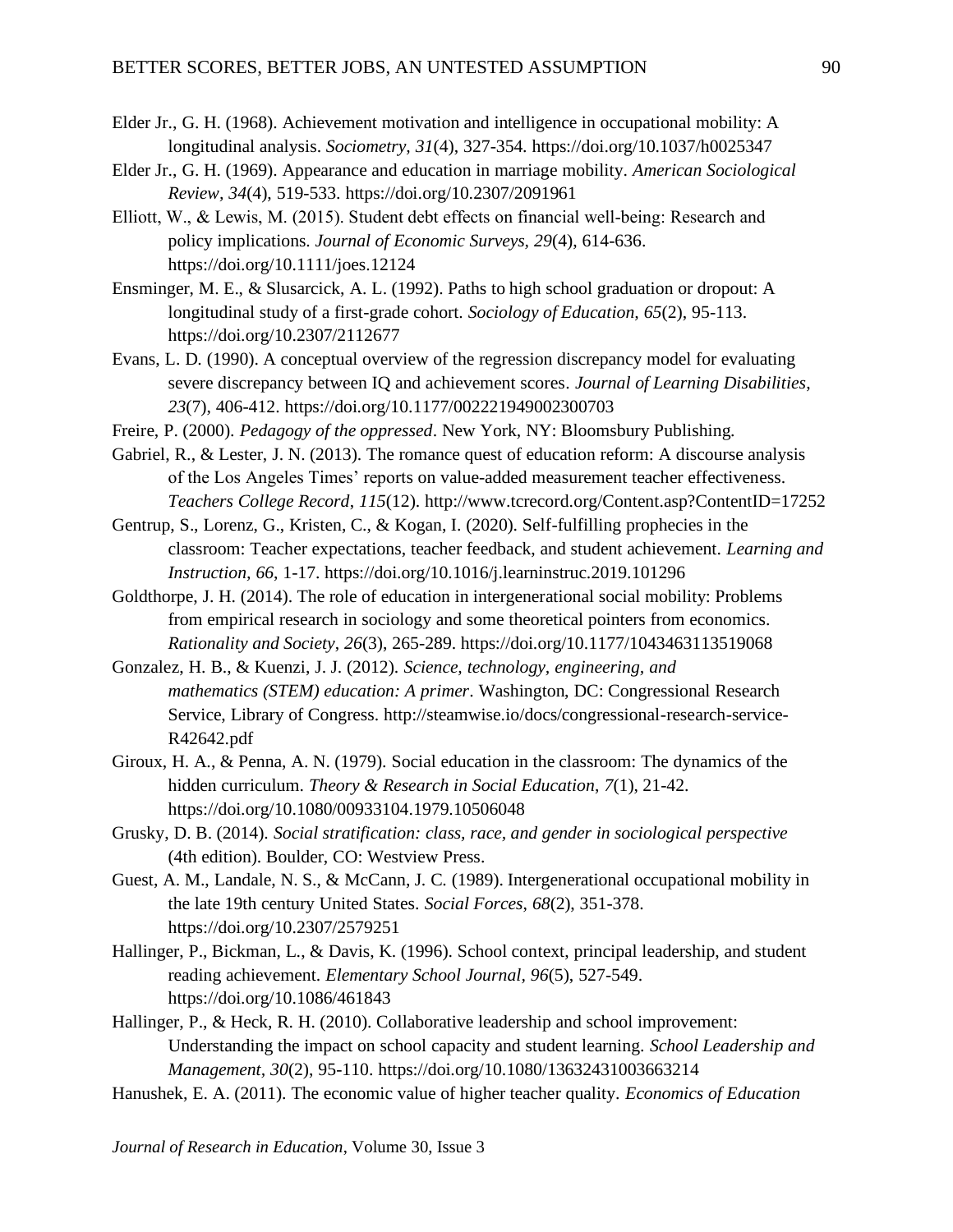*Review*, *30*(3), 466-479. https://doi.org/10.1016/j.econedurev.2010.12.006

- Hao, L., & Bonstead-Bruns, M. (1998). Parent-child differences in educational expectations and the academic achievement of immigrant and native students. *Sociology of Education, 71*(3), 175-198. https://doi.org/10.2307/2673201
- Hauser, R. M., & Warren, J. R. (1997). Socioeconomic indexes for occupations: A review, update, and critique. *Sociological Methodology, 27*, 177–298. https://doi.org/10.1111/1467- 9531.271028
- Hauser, R. M., Warren, J. R., Huang, M. H., & Carter, W. Y. (2000). *Occupational status, education, and social mobility in the meritocracy* (CDE Working Paper No. 96-18). Madison, WI: Center for Demography and Ecology at University of Wisconsin. https://doi.org/10.1515/9780691190334-010
- Haveman, R. H., & Smeeding, T. M. (2006). The role of higher education in social mobility. *The Future of Children*, *16*(2), 125-150. https://www.jstor.org/stable/3844794
- Hong, S., & Ho, H. Z. (2005). Direct and indirect longitudinal effects of parental involvement on student achievement: Second-order latent growth modeling across ethnic groups. *Journal of Educational Psychology*, *97*(1), 32-42. https://doi.org/10.1037/0022-0663.97.1.32
- Hu, L. T., & Bentler, P. M. (1999). Cutoff criteria for fit indexes in covariance structure analysis: Conventional criteria versus new alternatives. *Structural Equation Modeling: A Multidisciplinary Journal, 6*(1), 1-55. https://doi.org/10.1080/10705519909540118
- Huang, H., & Liang, G. (2016). Cultural capital and student mathematics and science performance across nations. *Journal of Educational Research, 109*(3), 286-295. https://doi.org/10.1080/00220671.2014.946122
- Hunt, P. F., Boyd, V. S., Gast, L. K., Mitchell, A., & Wilson, W. (2012). Why some students leave college during their senior year. *Journal of College Student Development*, *53*(5), 737- 742. https://doi.org/10.1353/csd.2012.0068
- Irvin, G. (2013). *Super rich: The rise of inequality in Britain and the United States*. Cambridge, UK: Polity Press.
- Ishitani, T. T. (2006). Studying attrition and degree completion behavior among first-generation college students in the United States. *Journal of Higher Education, 77*(5), 861-885. http://www.jstor.org/stable/3838790
- Jackson, E. F., & Crockett Jr, H. J. (1964). Occupational mobility in the United States: a point estimate and trend comparison. *American Sociological Review, 29*(1), 5-15. https://doi.org/10.2307/2094636
- Jackson, M., Goldthorpe, J. H., & Mills, C. (2005). Education, employers and class mobility. *Research in Social Stratification and Mobility*, *23*, 3-33. https://doi.org/10.1016/S0276- 5624(05)23001-9
- Jeynes, W. (2010). *Parental involvement and academic success*. New York, NY: Routledge.
- Kane, T. J., Taylor, E. S., Tyler, J. H., & Wooten, A. L. (2011). Identifying effective classroom practices using student achievement data. *Journal of Human Resources*, *46*(3), 587-613. https://www.jstor.org/stable/41304833
- Kerckhoff, A. C. (1995). Institutional arrangements and stratification processes in industrial societies. *Annual Review of Sociology, 21*, 323-347. https://www.jstor.org/stable/2083414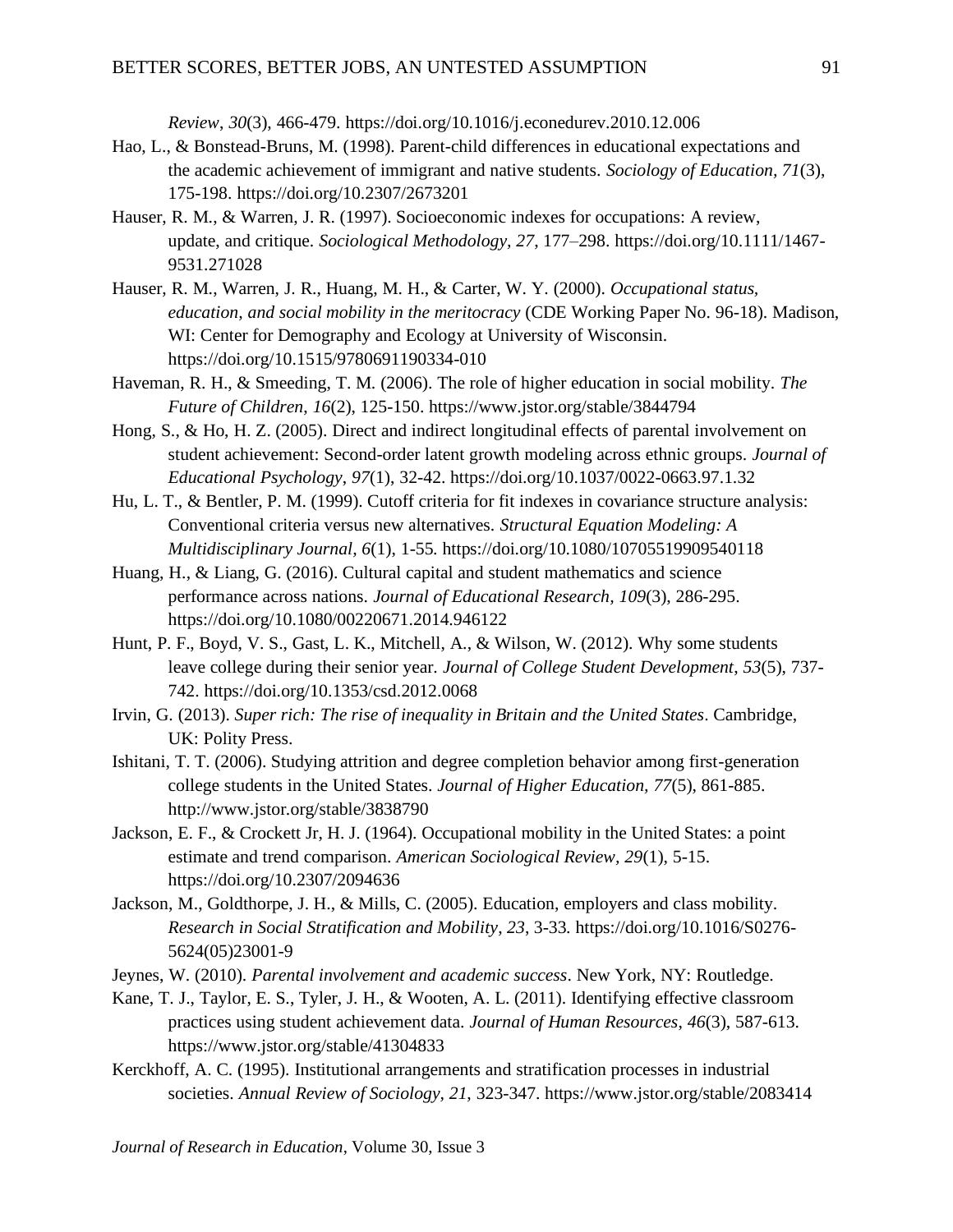- Kerckhoff, A. C., Campbell, R. T., & Winfield-Laird, I. (1985). Social mobility in Great Britain and the United States. *American Journal of Sociology, 91*(2), 281-308. https://doi.org/10.1086/228278
- Kizilay, E., Yamak, H., & Kavak, N. (2019). STEM career preferences of the Anatolian high school students from different socioeconomic levels. *Journal of Educational Issues, 5*(2), 58- 72. https://eric.ed.gov/?id=EJ1227881
- Lee, J., & Bowen, N. K. (2006). Parental involvement, cultural capital, and the achievement gap among elementary school children. *American Educational Research Journal, 43*(2), 193-218. https://doi.org/10.3102/00028312043002193
- Long, J., & Ferrie, J. (2013). Intergenerational occupational mobility in Great Britain and the United States since 1850. *American Economic Review*, *103*(4), 1109-1137. https://doi.org/ 10.1257/aer.103.4.1109
- Lotkowski, V. A., Robbins, S. B., & Noeth, R. J. (2004). *The role of academic and non-academic factors in improving college retention*. Iowa City, IA: American College Testing ACT Inc. https://files.eric.ed.gov/fulltext/ED485476.pdf
- Lowther, D. L., Ross, S. M., & Morrison, G. M. (2003). When each one has one: The influences on teaching strategies and student achievement of using laptops in the classroom. *Educational Technology Research and Development*, *51*(3), 23-44. https://doi.org/10.1007/BF02504551
- Marshall, G. (2009). Functional theory of stratification. In J. Scott & G. Marshall (eds.), *A dictionary of sociology* (3rd ed. revised, pp. 269-270). Oxford, UK: Oxford University Press.
- Margolis, E. (2001). *The hidden curriculum in higher education*. New York, NY: Psychology Press.
- Martin, E. C., & Dwyer, R. E. (2021). Financial stress, race, and student debt during the great recession. *Social Currents*, https://doi.org/10.1177/23294965211026692
- McBrier, D. B., & Wilson, G. (2004). Going down? Race and downward occupational mobility for white-collar workers in the 1990s. *Work and Occupations, 31*(3), 283-322. https://doi.org/10.1177/0730888404266383
- McCall, L., & Percheski, C. (2010). Income inequality: New trends and research directions. *Annual Review of Sociology, 36*, 329–47. https://doi.org/10.1146/annurev.soc.012809.102541
- McClendon, M. J. (1976). The occupational status attainment processes of males and females. *American Sociological Review, 41*(1), 52-64. https://doi.org/10.2307/2094372
- Milam, A. J., Furr-Holden, C. D. M., & Leaf, P. J. (2010). Perceived school and neighborhood safety, neighborhood violence and academic achievement in urban school children. *The Urban Review*, *42*(5), 458-467. https://doi.org/10.1007/s11256-010-0165-7
- Miller, J. (2014). *Longitudinal study of American youth, 1987-1994, 2007-2011*. Ann Arbor, Michigan: Inter-university Consortium for Political and Social Research. https://www.icpsr.umich.edu/web/ICPSR/studies/30263
- Miller, J. (2016). *Longitudinal study of American youth, 1987-1994, 2007-2011*. https://www.icpsr.umich.edu/icpsrweb/ICPSR/studies/30263.
- National Research Council. (2012). Monitoring progress toward successful K−12 STEM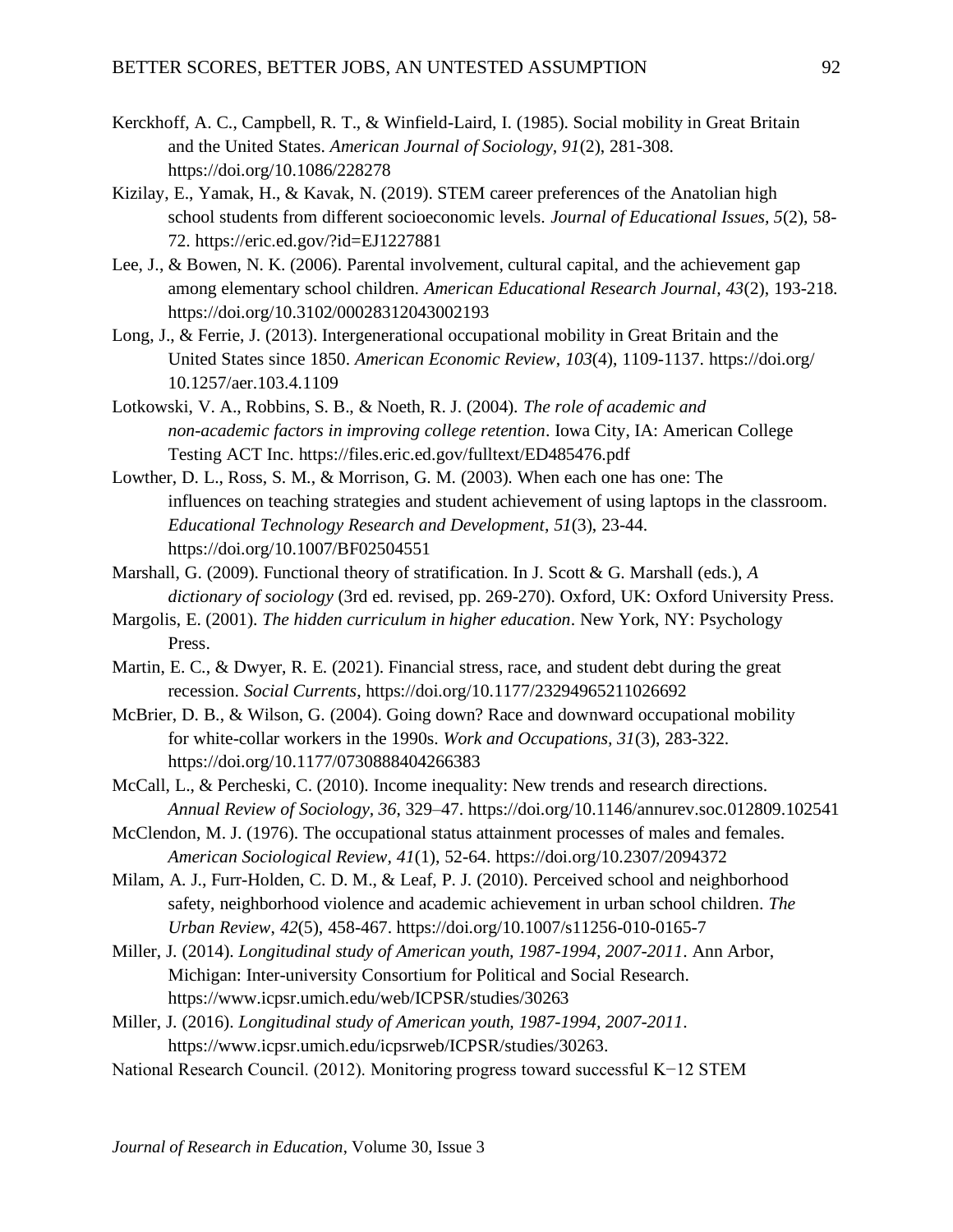education: A nation advancing? Washington, DC: National Academies Press. https://doi.org/10.17226/13509

- Neelsen, J. P. (1975). Education and social mobility. *Comparative Education Review, 19*(1), 129-143. https://doi.org/10.1086/445813
- Nennstiel, R. (2021). On the way to becoming a society of downward mobility? Intergenerational occupational mobility in seven West German birth cohorts (1944–1978). *Research in Social Stratification and Mobility, 73*, 1-11. https://doi.org/10.1016/j.rssm.2021.100609
- No Child Left Behind Act of 2001, 20 USC §§ 6311-6312.
- Palbusa, J. A., & Gauvain, M. (2017). Parent–student communication about college and freshman grades in first-generation and non–first-generation students. *Journal of College Student Development, 58*(1), 107-112. https://doi.org/10.1353/csd.2017.0007
- Pomer, M. I. (1986). Labor market structure, intergenerational mobility, and discrimination: Black male advancement out of low-paying occupations, 1962-1973. *American Sociological Review, 51*(5), 650-659. https://eric.ed.gov/?id=EJ344746
- Prais, S. J. (1955). The formal theory of social mobility. *Population Studies*, *9*(1), 72-81. https://doi.org/10.2307/2172343
- Reardon, S. F., Robinson, J. P., Weathers, E. S. (2015). Patterns and trends in racial/ethnic and socioeconomic academic achievement gaps. In H. A. Ladd & M. E. Goertz (eds.), *Handbook of research in education finance and policy* (2nd ed., pp. 491-509). NY: New York: Routledge.
- Sebastian, J., & Allensworth, E. (2012). The influence of principal leadership on classroom instruction and student learning: A study of mediated pathways to learning. *Educational Administration Quarterly*, *48*(4), 626-663. https://doi.org/10.1177/0013161X11436273
- Sebastian, J., Allensworth, E., & Huang, H. (2016). The role of teacher leadership in how principals influence classroom instruction and student learning. *American Journal of Education*, *123*(1), 69-108. https://doi.org/10.1086/688169
- Segura, D. A. (1989). Chicana and Mexican immigrant women at work: The impact of class, race, and gender on occupational mobility. *Gender & Society, 3*(1), 37-52. https://www.jstor.org/stable/190038
- Shen, J., Wu, H., Reeves, P., Zheng, Y., Ryan, L., & Anderson, D. (2020). The association between teacher leadership and student achievement: A meta-analysis. *Educational Research Review, 31*, 1-19. https://doi.org/10.1016/j.edurev.2020.100357
- Šimunović, M., & Babarović, T. (2020). The role of parents' beliefs in students' motivation, achievement, and choices in the STEM domain: a review and directions for future research. *Social Psychology of Education, 23*(3), 701-719. https://link.springer.com/article/10.1007/s11218-020-09555-1
- Sirin, S. R. (2005). Socioeconomic status and academic achievement: A meta-analytic review of research. *Review of Educational Research, 75*(3), 417–453. https://doi.org/10.3102/00346543075003417
- Skopek, J., & Passaretta, G. (2021). Socio-economic inequality in children's achievement from infancy to adolescence: The case of Germany. *Social Forces*, *100*(1), 86-112. https://doi.org/10.1093/sf/soaa093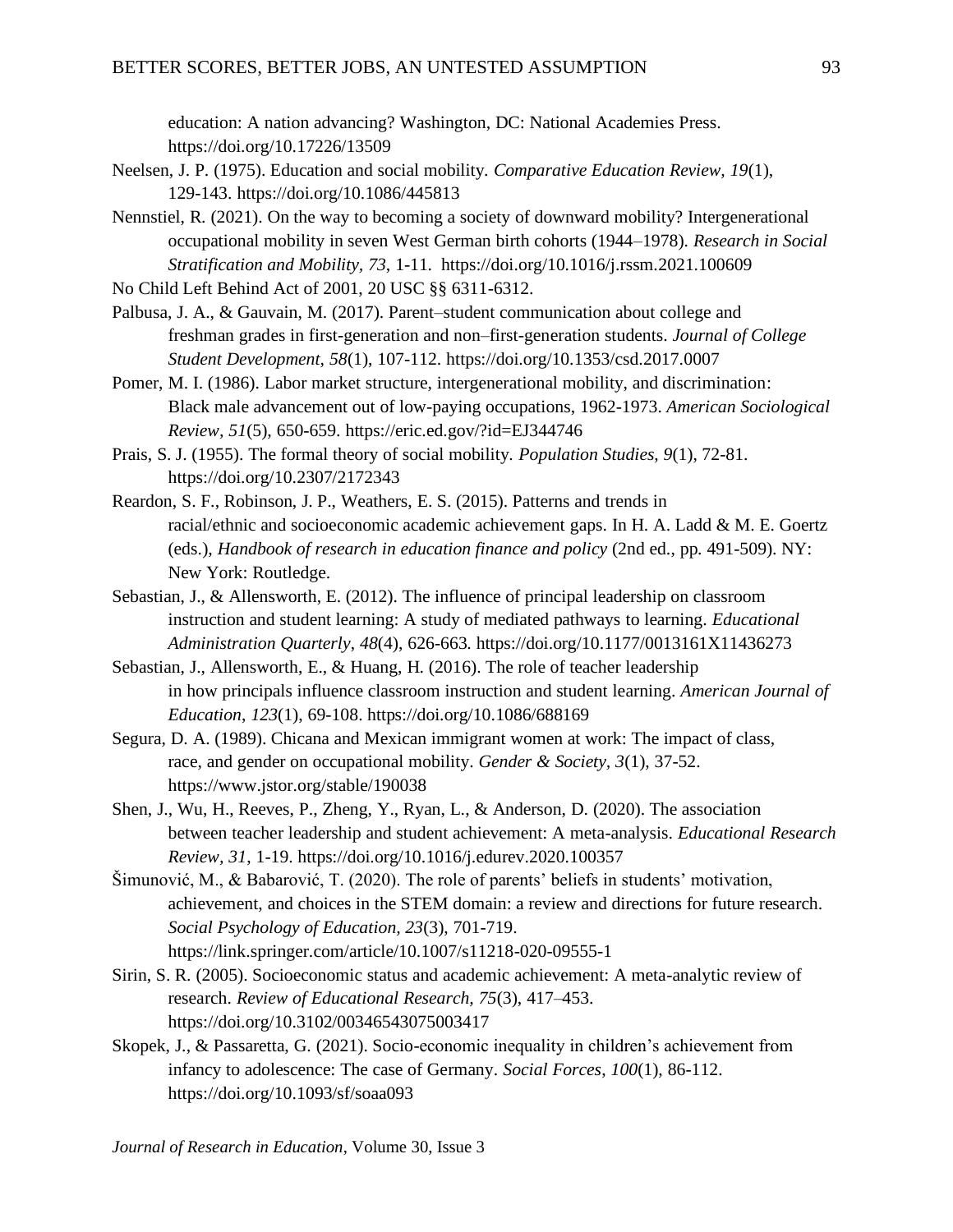- So, A. Y., & Chan, K. S. (1984). What matters? The relative impact of language background and socioeconomic status on reading achievement. *NABE Journal, 8*(3), 27-41. https://doi.org/10.1080/08855072.1984.10668472
- Torche, F. (2011). Is a college degree still the great equalizer? Intergenerational mobility across levels of schooling in the United States. *American Journal of Sociology*, *117*(3), 763-807. http://www.jstor.org/stable/10.1086/661904
- U.S. Department of Education. (2015). *School improvement grants*. http://www2.ed.gov/programs/sif/sigfy2014allocations.pdf
- Wang, M. T., & Sheikh-Khalil, S. (2014). Does parental involvement matter for student achievement and mental health in high school? *Child Development*, *85*(2), 610-625. https://doi.org/10.1111/cdev.12153
- Wayne, A. J., & Youngs, P. (2003). Teacher characteristics and student achievement gains: A review. *Review of Educational Research*, *73*(1), 89-122. https://doi.org/10.3102/00346543073001089
- Xie, Y., Fang, M., & Shauman, K. (2015). *STEM education. Annual Review of Sociology, 41*, 331-357. https://doi.org/10.1146/annurev-soc-071312-145659
- Xie, Y., & Goyette, K. (2003). Social mobility and the educational choices of Asian Americans. *Social Science Research*, *32*(3), 467-498. https://doi.org/10.1016/S0049-089X(03)00018-8
- Zhang, F., Jiang, Y., Ming, H., Ren, Y., Wang, L., & Huang, S. (2020). Family socio-economic status and children's academic achievement: The different roles of parental academic involvement and subjective social mobility. *British Journal of Educational Psychology*, *90*(3), 561-579. https://doi.org/10.1111/bjep.12374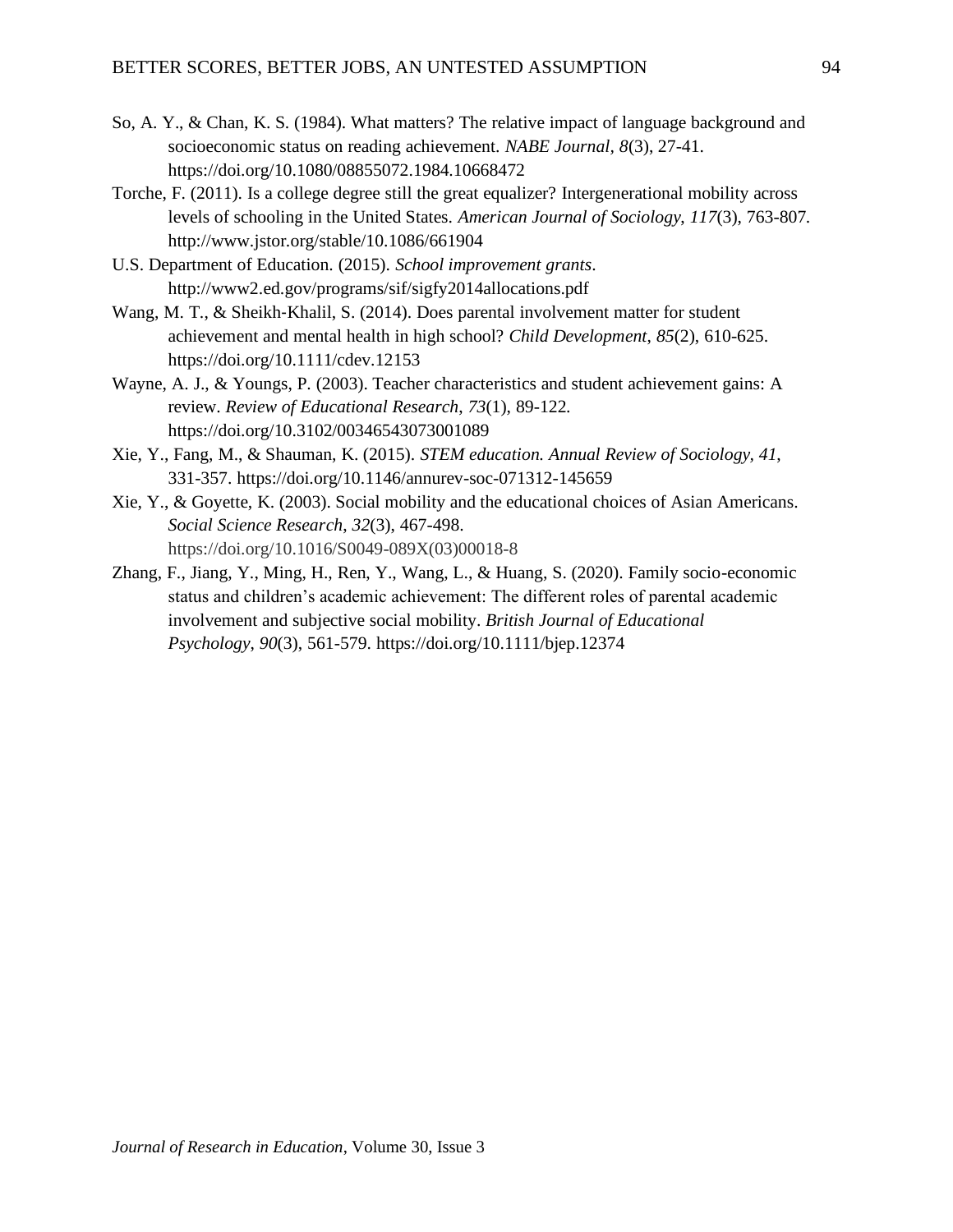## **Appendix A1**

| <b>Latent Factor</b>           | Variable                          | Cronbach Alpha |
|--------------------------------|-----------------------------------|----------------|
|                                | Mother's Occupation               | 0.93           |
| Parental Education             | Father's Occupation               | 0.85           |
|                                | <b>Highest Parental Education</b> | 0.67           |
|                                | <b>Mother's Occupation</b>        | 0.85           |
| <b>Parental Occupation</b>     | Father's Occupation               | 0.89           |
|                                | <b>Highest Parental Education</b> | 0.56           |
|                                | Science Achievement 12th Grade    | 0.81           |
| Science Achievement            | Science Achievement 11th Grade    | 0.70           |
|                                | Science Achievement 10th Grade    | 0.91           |
|                                | Math Achievement 12th Grade       | 0.87           |
| <b>Mathematics Achievement</b> | Math Achievement 11th Grade       | 0.78           |
|                                | Math Achievement 10th Grade       | 0.92           |
|                                | Occupation in Year 2011           | 0.97           |
| Participants' Occupation       | Occupation in Year 2010           | 0.96           |
| Prestige                       | Occupation in Year 2009           | 0.96           |
|                                | Occupation in Year 2007           | 0.98           |

*Cronbach Alpha for Latent Factors in the SEM Models*